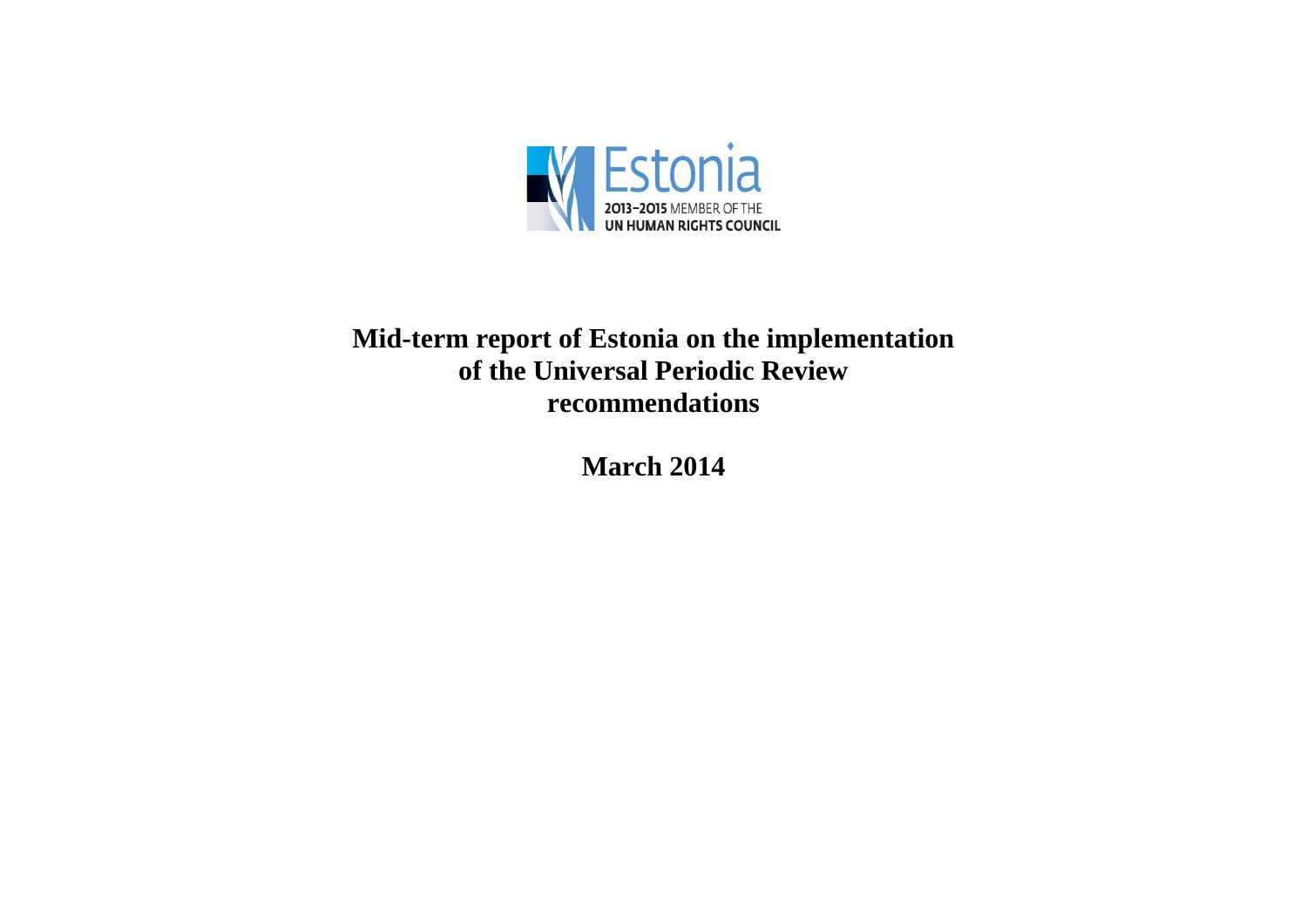## **Introduction**

The first review of Estonia in the framework of the Universal Periodic Review (UPR) in the Human Rights Council took place on 2 February 2011 in Geneva. Hereby Estonia presents its mid-term report, reflecting the accepted recommendations.

Estonia is a member of Human Rights Council 2013-2015. Estonia values the UPR process as an excellent tool to keep track on the constant work on improving the situation of human rights. Every country needs an honest glance to the mirror. The UPR creates a system whereby every country is a stakeholder in the development and safeguarding of human rights in the world. Giving recommendations is as important as implementing them and should be a result of a careful, comprehensive analysis, free of political bias; whereas accepted recommendations should be implemented in good faith.

Estonia is of the view that the UPR process contributes to a structured dialogue in the society. In Estonia, the non-governmental sector has played an important role in promoting human rights.

Estonia submits the mid-term report to describe the progress made and remaining challenges during the time elapsed since February 2011.

## **Recent developments**

Signature or ratification or accession to the following international human rights instruments:

- CRPD and OP-CRPD, entered into force on 29 June 2012
- OP-CRC-AC, entered into force on 12 March 2014
- Amendments to the Rome Statute, entered into force on 27 March 2013

Laws, plans and mechanisms

- The position of the Ombudsman for Children was created on 19 March 2011 when the Chancellor of Justice took on the tasks to protect and promote children's rights.
- Estonian Government adopted in the end of 2011 the Strategy of Children and Families 2012-2020.
- In October 2013 the Estonian Government established Gender Equality Council, set forth in the Gender Equality Act and functioning as an advisory body to the Government.
- Substantial amendments to the Penal Code regarding criminalization of human trafficking entered into force on 28.04.2013.
- Amendment to the Penal Code, criminalizing purchase of sex from under-aged person, entered into force on 23 December 2013.
- New Child Protection Act is in drafting process.

The annex attached contains a detailed list of measures taken according to the recommendations made to and accepted by Estonia during its first cycle of the Universal Periodic Review.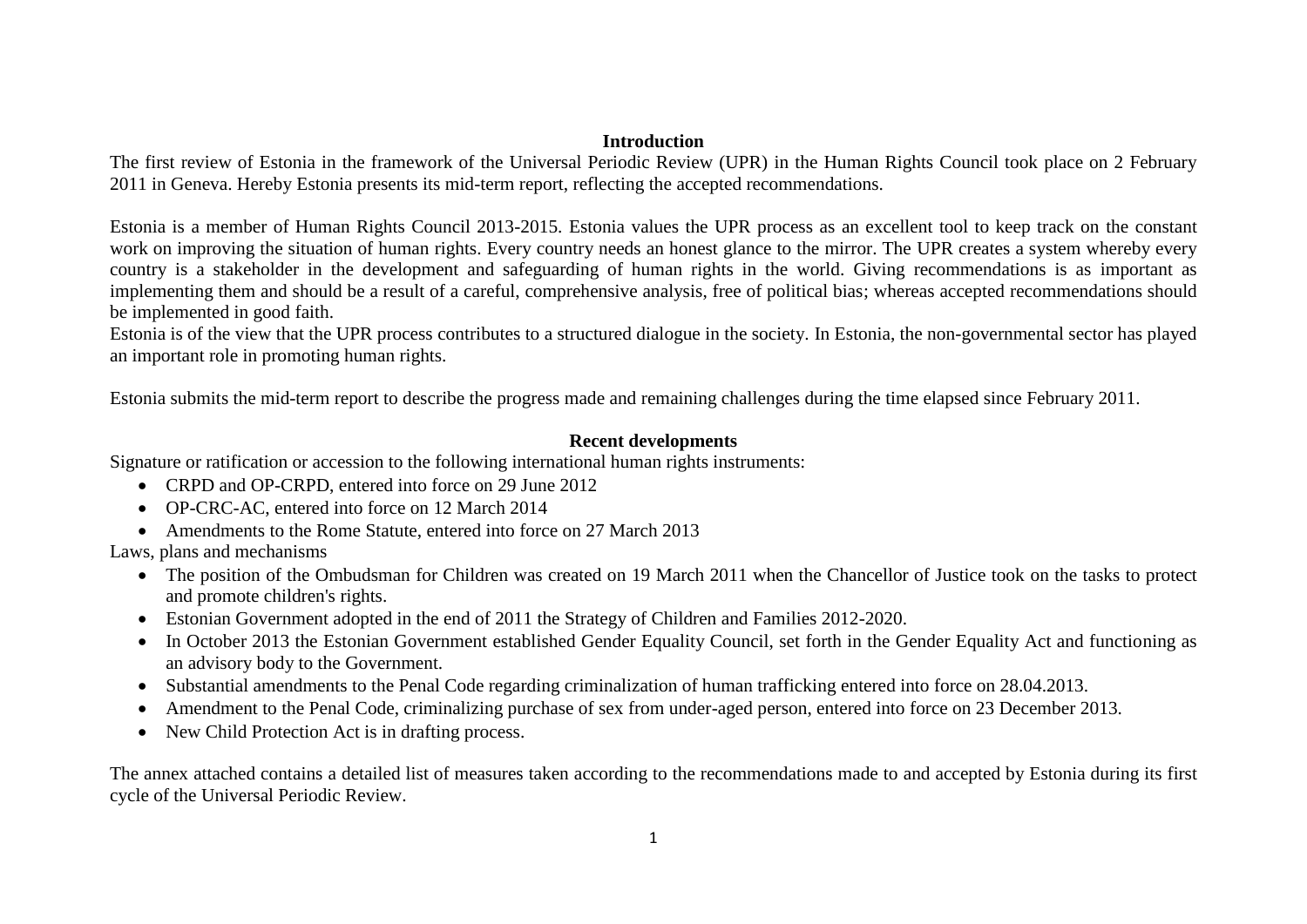| <b>RECOMMENDATION</b>                               | <b>STATUS OF IMPLEMENTATION</b>                                                            |
|-----------------------------------------------------|--------------------------------------------------------------------------------------------|
| The recommendations formulated during the           |                                                                                            |
| interactive dialogue and listed below have been     |                                                                                            |
| examined by and enjoy the support of Estonia.       |                                                                                            |
|                                                     |                                                                                            |
| 77.1. Speed up efforts to ratify CRPD and its       | Estonia has ratified the CRPD and its OP which entered into force in Estonia on 29 of June |
| Optional Protocol (OP-CRPD) (Slovenia);             | 2012.                                                                                      |
| 77.2. Ratify and implement CRPD (United             | See 77.1.                                                                                  |
| Kingdom of Great Britain and Northern Ireland);     |                                                                                            |
|                                                     |                                                                                            |
| 77.3. Ensure speedy ratification of CRPD, and take  | See 77.1.                                                                                  |
| steps to ensure full conformity with the principles |                                                                                            |
| of the Convention without delay (Canada);           |                                                                                            |
|                                                     |                                                                                            |
| 77.4. Ratify CRPD as soon as possible (France);     | See 77.1.                                                                                  |
| 77.5. Ratify CRPD, in accordance with the           | See 77.1.                                                                                  |
| commitment formulated in paragraph 128 of its       |                                                                                            |
| national report (Chile);                            |                                                                                            |
|                                                     |                                                                                            |
| 77.6. Complete the ratification of CRPD and OP-     | Estonia has ratified the OP-CRC-AC, the ratification instrument was deposited with the UN  |
| CRC-AC (Ecuador);                                   | on the $12^{th}$ of February 2014 and the OP-CRC-AC entered into force for Estonia on 12   |
|                                                     | <b>March 2014.</b><br>See also 77.1.                                                       |
| 77.7. Consider ratifying CRPD (Algeria);            | See 77.1.                                                                                  |
|                                                     |                                                                                            |
| 77.8. Consider ratifying OP-CRC-AC and CRPD         | See 77.1 and 77.6.                                                                         |
| (Brazil);                                           |                                                                                            |
|                                                     |                                                                                            |
| 77.9. Conclude as soon as possible the ratification | See 77.1 and 77.6.                                                                         |
| of CRPD as well as OPCRC-AC (Spain);                |                                                                                            |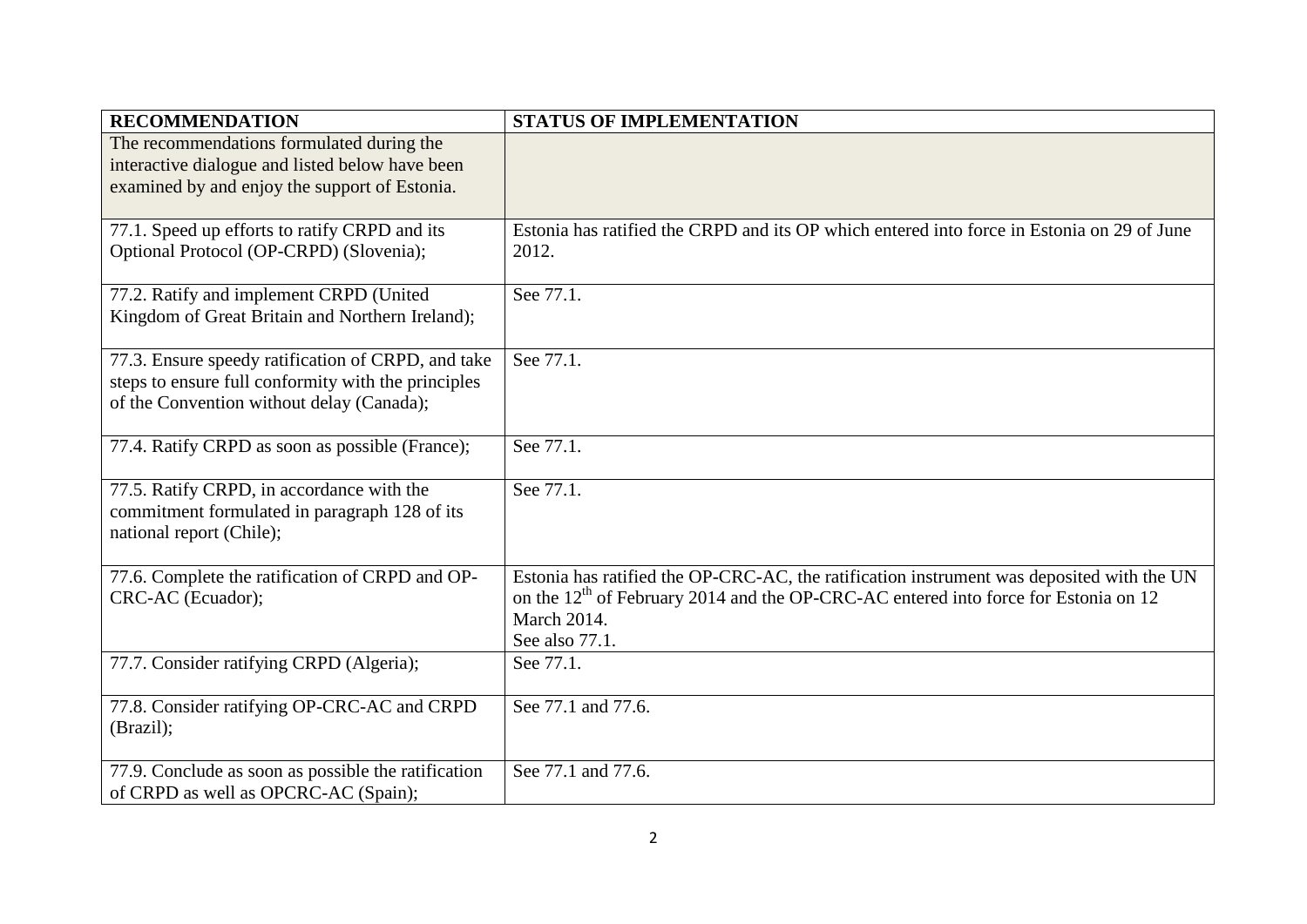| 77.10. Ratify CED, OP-CRC-AC and CRPD                                                                                                                                                              | The preparations for accession to CED are underway.                                                                                                                                                                                                                                                                                                                                                                                                                                                                                                                                                                                                                                                                                                                                                                                                                                             |
|----------------------------------------------------------------------------------------------------------------------------------------------------------------------------------------------------|-------------------------------------------------------------------------------------------------------------------------------------------------------------------------------------------------------------------------------------------------------------------------------------------------------------------------------------------------------------------------------------------------------------------------------------------------------------------------------------------------------------------------------------------------------------------------------------------------------------------------------------------------------------------------------------------------------------------------------------------------------------------------------------------------------------------------------------------------------------------------------------------------|
| (Argentina);                                                                                                                                                                                       | See also 77.1 and 77.6.                                                                                                                                                                                                                                                                                                                                                                                                                                                                                                                                                                                                                                                                                                                                                                                                                                                                         |
| 77.11. Sign and ratify CED (Ecuador);                                                                                                                                                              | See 77.10                                                                                                                                                                                                                                                                                                                                                                                                                                                                                                                                                                                                                                                                                                                                                                                                                                                                                       |
| 77.12. Amend the Penal Code to ensure full<br>compliance with International norms on prohibition<br>of torture (Islamic Republic of Iran);                                                         | Draft amendment to the Penal Code is in the Parliament.                                                                                                                                                                                                                                                                                                                                                                                                                                                                                                                                                                                                                                                                                                                                                                                                                                         |
| 77.13. Review and revise the Code of Civil<br>Procedure, as necessary, to ensure that persons<br>with disabilities are not deprived of their right to<br>vote on the basis of disability (Canada); | The right to vote in Estonia does not depend upon whether a person is disabled or not. A<br>person must be of at least 18 years of age to vote. In order to vote, a person must be entered<br>in the list of voters, which means that they must have the address of their residence entered<br>in the population register. If a person is not able to go voting to the polling place for health<br>reasons for example, he/she may apply for voting at home. Furthermore, it is also possible to<br>vote electronically and with a mobile phone.<br>See also 77.1.                                                                                                                                                                                                                                                                                                                              |
| 77.14. Amend the Criminal Code, as announced in<br>the national report, and introduce a separate<br>provision on trafficking of human beings<br>(Germany);                                         | A separate provision on trafficking of human beings has been inserted to the Penal Code.<br>§ 133. Trafficking in human beings<br>(1) Placing a person in a situation where he or she is forced to work under unusual<br>conditions, engage in prostitution, beg, commit a criminal offence or perform other<br>disagreeable duties, or keeping a person in such situation, if such act is performed through<br>deprivation of liberty, violence, deceit, threatening to cause damage, by taking advantage of<br>dependence on another person, helpless or vulnerable situation of the person,<br>is punishable by 1 to 7 years' imprisonment.<br>$(2)$ The same act, if:<br>1) committed against two or more persons;<br>2) committed against a person of less than 18 years of age;<br>3) committed against a person in a helpless situation;<br>4) committed in a torturous or cruel manner; |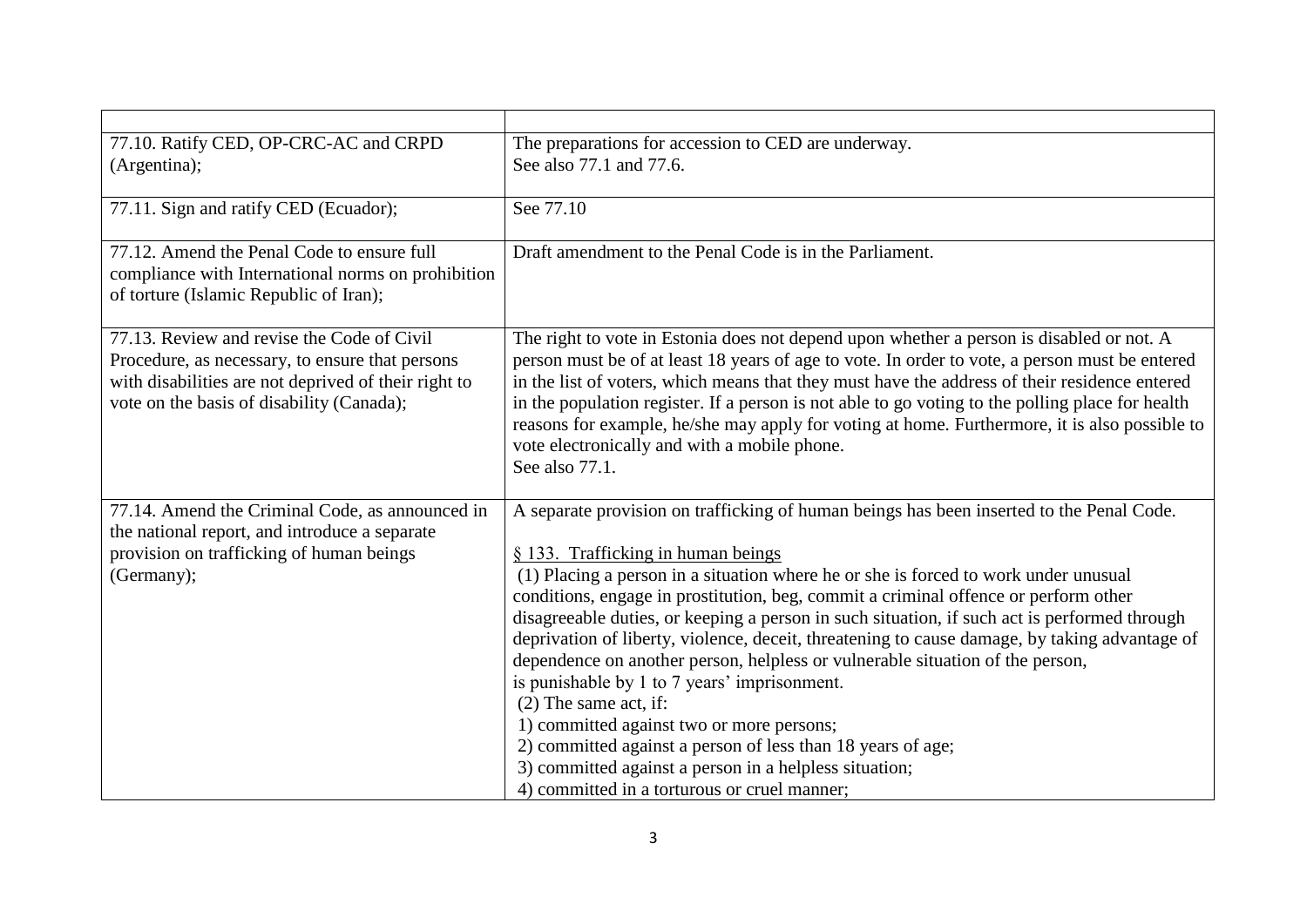| 5) serious health damage is caused thereby;                                                     |
|-------------------------------------------------------------------------------------------------|
| 6) danger to life is caused thereby;                                                            |
| 7) committed by two or more persons;                                                            |
| 8) committed by taking advantage of official position,                                          |
| 9) serious consequences are caused thereby;                                                     |
| is punishable by 3 to 15 years' imprisonment;                                                   |
| 10) committed by a person who has previously committed a criminal offence provided for          |
| in this section or §§ $133^1$ , $133^2$ , $133^3$ or 175;                                       |
| is punishable by 3 to 15 years' imprisonment.                                                   |
| [RT I, 13.12.2013, 5 - entry into force 23.12.2013]                                             |
| $(3)$ An act provided for in subsection $(1)$ or $(2)$ of this section, if committed by a legal |
| person,                                                                                         |
| is punishable by a pecuniary punishment or compulsory dissolution.                              |
| (4) For the criminal offence provided for in this section, the court shall impose extended      |
| confiscation of assets or property acquired by the criminal offence pursuant to the provisions  |
| of § $832$ of this Code.                                                                        |
| (5) For the purposes of this section, vulnerable situation is a situation where a person lacks  |
| an actual or acceptable opportunity not to commit any of the acts specified in subsection (1)   |
| of this section.                                                                                |
| [RT I, 04.04.2012, 1 - entry into force 14.04.2012]                                             |
|                                                                                                 |
| $\S 1331$ . Support to human trafficking                                                        |
| (1) Transportation, delivery, escorting, acceptance, concealment or accommodation without       |
| prior authorisation of a person placed in a situation specified in subsection 133 (1) of this   |
| Code, or aiding without prior authorisation his or her forced acts in any other way,            |
| is punishable by up to 5 years' imprisonment.                                                   |
| $(2)$ The same act, if:                                                                         |
| 1) committed against two or more persons;                                                       |
| 2) committed against a person of less than 18 years of age;                                     |
| 3) committed against a person in a helpless situation;                                          |
| 4) committed by taking advantage of official position,                                          |
| is punishable by 2 to 10 years' imprisonment.                                                   |
|                                                                                                 |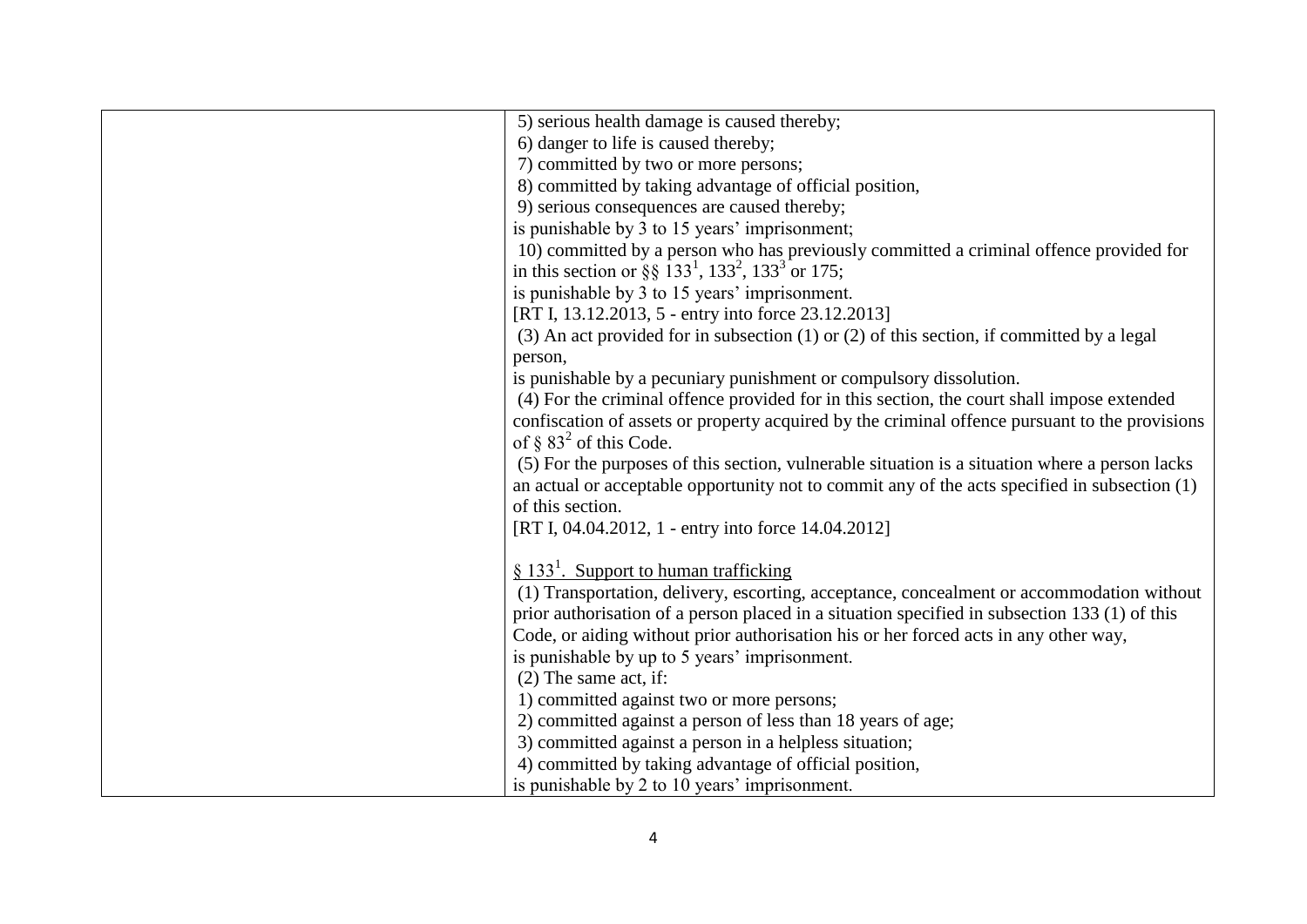|                                                        | $(3)$ An act provided for in subsection $(1)$ or $(2)$ of this section, if committed by a legal |
|--------------------------------------------------------|-------------------------------------------------------------------------------------------------|
|                                                        | person,<br>is punishable by a pecuniary punishment or compulsory dissolution.                   |
|                                                        | (4) For the criminal offence provided for in this section, the court shall impose extended      |
|                                                        | confiscation of assets or property acquired by the criminal offence pursuant to the provisions  |
|                                                        | of $\S 83^2$ of this Code.                                                                      |
|                                                        | [RT I, 04.04.2012, 1 - entry into force 14.04.2012]                                             |
|                                                        |                                                                                                 |
| 77.15. Establish a national human rights institution   | Estonia does not have currently an accredited national human rights institution. Estonia is     |
| in accordance with the Paris Principles (Thailand);    | looking for the best solution for the NHRI.                                                     |
|                                                        |                                                                                                 |
| 77.16. Consider establishing a national human          | See 77.15.                                                                                      |
| rights institution in accordance with the Paris        |                                                                                                 |
| Principles (Ghana);                                    |                                                                                                 |
|                                                        |                                                                                                 |
| 77.17. Set up a national human rights institution in   | See 77.15.                                                                                      |
| accordance with the Paris Principles (Ecuador);        |                                                                                                 |
|                                                        |                                                                                                 |
| 77.18. Set up an independent national human rights     | See 77.15.                                                                                      |
| institution that operates in accordance with the       |                                                                                                 |
| Paris Principles (United Kingdom of Great Britain      |                                                                                                 |
| and                                                    |                                                                                                 |
| Northern Ireland);                                     |                                                                                                 |
| 77.19. Consider options for developing the human       | See 77.15.                                                                                      |
| rights institutions according to the Paris Principles, |                                                                                                 |
| as emphasized by the Committee on the                  |                                                                                                 |
| Elimination of Racial Discrimination (Bosnia and       |                                                                                                 |
| Herzegovina);                                          |                                                                                                 |
|                                                        |                                                                                                 |
| 77.20. Take the necessary steps to establish a         | See 77.15.                                                                                      |
| national human rights institution in accordance        |                                                                                                 |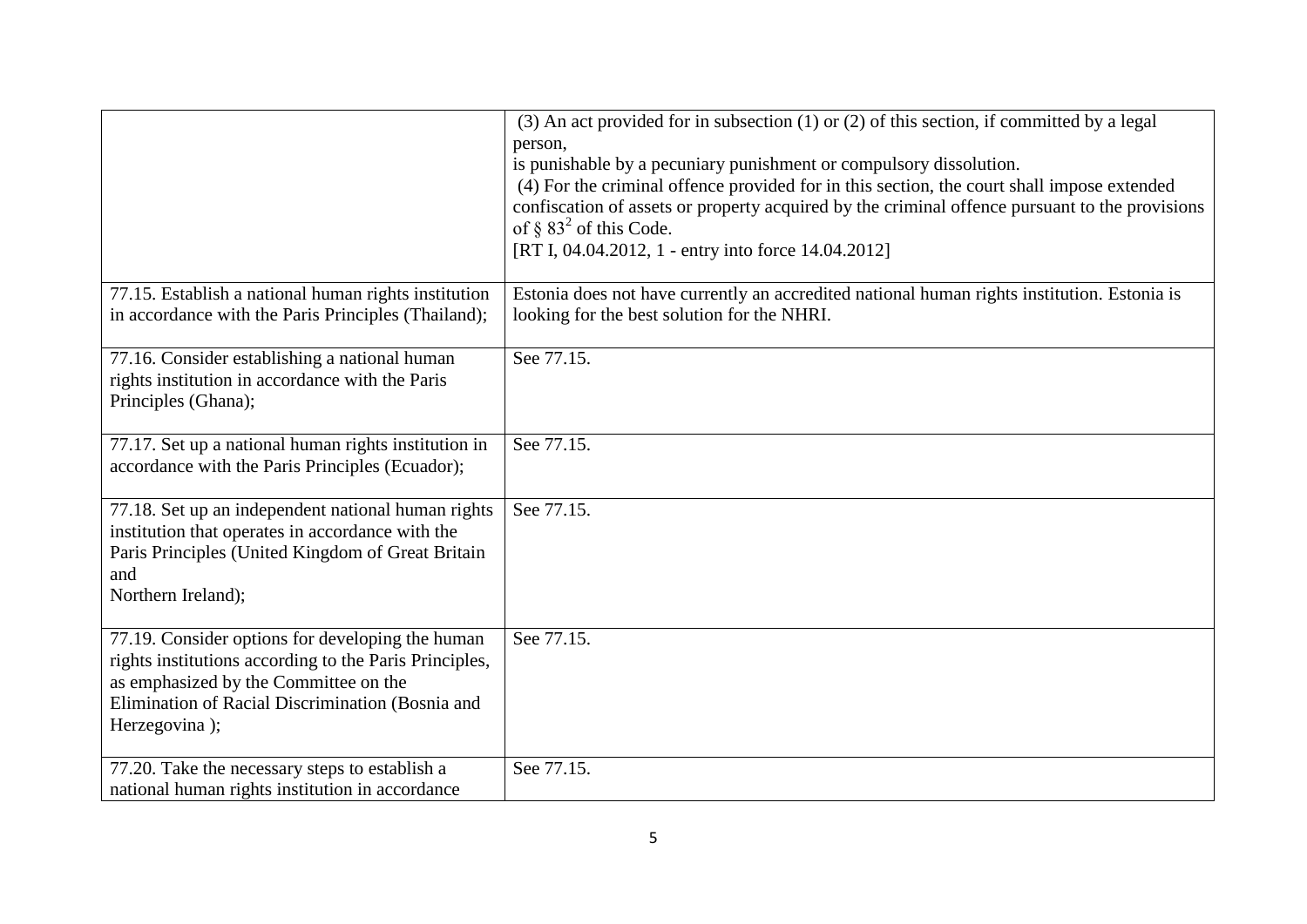| with the Paris Principles on the status of national<br>institutions for the promotion and protection of<br>human rights (Czech<br>Republic);                                                                                                                                               |                                                                                                                                                                                                                                                                                                                                                                                                                                                                                                       |
|--------------------------------------------------------------------------------------------------------------------------------------------------------------------------------------------------------------------------------------------------------------------------------------------|-------------------------------------------------------------------------------------------------------------------------------------------------------------------------------------------------------------------------------------------------------------------------------------------------------------------------------------------------------------------------------------------------------------------------------------------------------------------------------------------------------|
| 77.21. Accelerate the development of activities of<br>one of the existing institutions responsible for the<br>promotion and protection of human rights in order<br>to better adapt it and convert it into an institution<br>which is in conformity with the Paris Principles<br>(Morocco); | See 77.15.                                                                                                                                                                                                                                                                                                                                                                                                                                                                                            |
| 77.22. Explore the possibility of seeking<br>accreditation from the International Coordinating<br>Committee for the relevant institutions, including<br>the Office of the Chancellor of Justice (Malaysia);                                                                                | See 77.15.                                                                                                                                                                                                                                                                                                                                                                                                                                                                                            |
| 77.23. Start consultations with its national human<br>rights institutions to request accreditation from the<br>International Coordinating Committee (Spain);                                                                                                                               | See 77.15.                                                                                                                                                                                                                                                                                                                                                                                                                                                                                            |
| 77.24. Create the institution of ombudsman for<br>children (Finland);                                                                                                                                                                                                                      | In Estonia, the position of the Ombudsman for Children was created on 19 March 2011<br>when the Chancellor of Justice took over the tasks to protect and promote children's rights.<br>To fulfil the tasks of the Ombudsman for Children, there is the Children's Rights<br>Department in the Office of the Chancellor of Justice.                                                                                                                                                                    |
| 77.25. Intensify efforts to guarantee the good<br>functioning of the Commissioner on Gender<br>Equality by providing sufficient resources (Spain);                                                                                                                                         | Allocated funds have grown steadily over the years - EUR 51884 (2010), EUR 60136<br>(2011), EUR 60786 (2012), EUR 63351 (2013), EUR 76681 (2014).<br>Additionally, in 2013-2015 the Gender Equality and Equal Treatment Commissioner is<br>implementing a pre-defined project in the framework of the gender equality and work-life<br>balance programme of the Ministry of Social Affairs, co-financed by the Norwegian<br>Financial Mechanism 2009-2014. The budget of this project is 700 000 EUR. |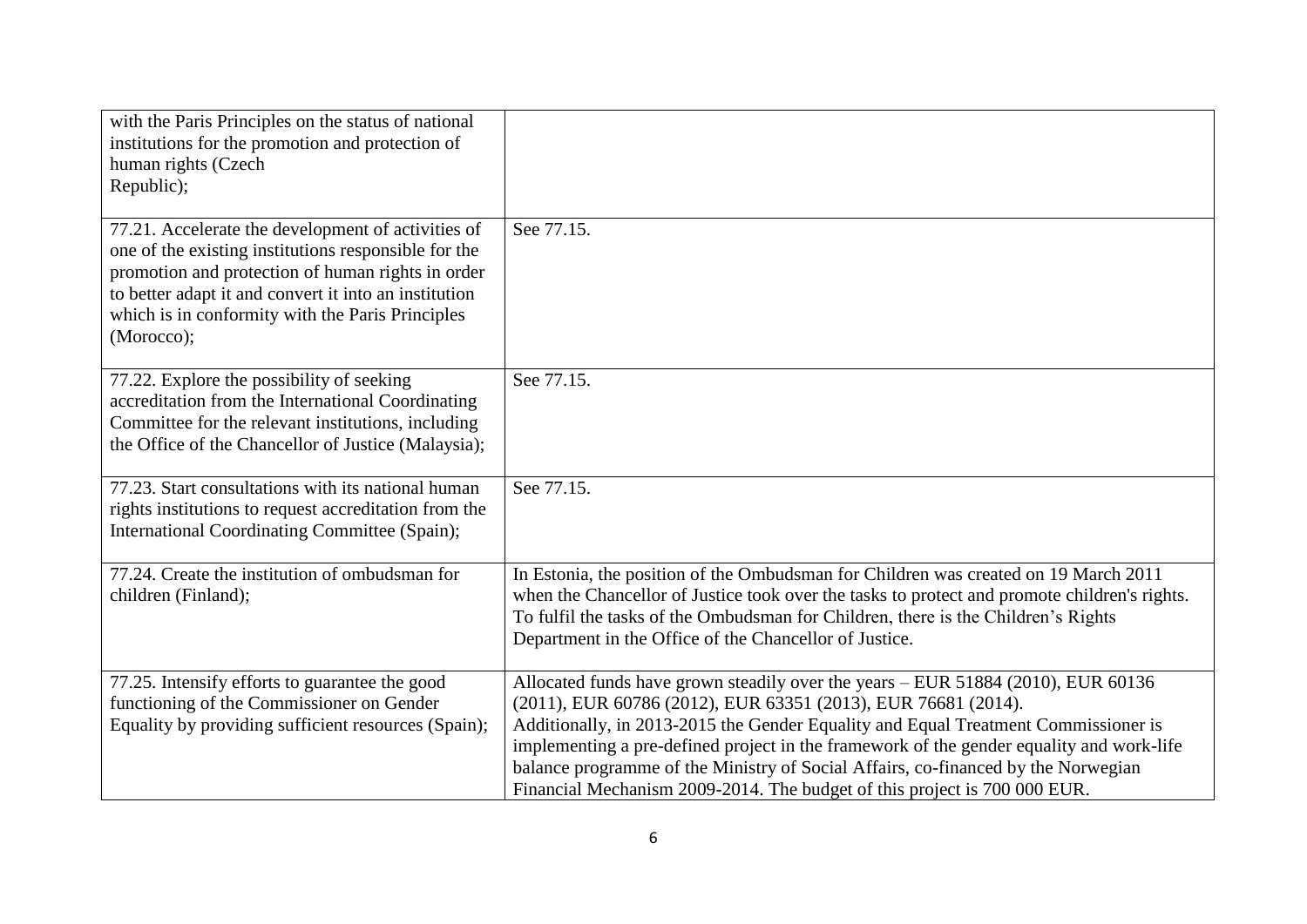| 77.26. Take effective measures towards ensuring<br>equal and full enjoyment of human rights by all, in<br>accordance with its international obligations<br>(Sweden); | With regards to raising awareness on the Equal Treatment Act and principles of non-<br>discrimination, Ministry of Social Affairs has been co-financing the European Commission<br>PROGRESS programme "Diversity Enriches" project of Tallinn Technical University since<br>2010. The project tackles all grounds of discrimination named in the Equal Treatment Act.                                                                                                                                                                                                                                                            |
|----------------------------------------------------------------------------------------------------------------------------------------------------------------------|----------------------------------------------------------------------------------------------------------------------------------------------------------------------------------------------------------------------------------------------------------------------------------------------------------------------------------------------------------------------------------------------------------------------------------------------------------------------------------------------------------------------------------------------------------------------------------------------------------------------------------|
|                                                                                                                                                                      | In 2014 Ministry of Social Affairs starts the amendment of Equal Treatment Act to abolish<br>the hierarchy of protection depending on the ground of discrimination. Currently ETA<br>divides the protected areas depending on the basis of discrimination. It covers discrimination<br>based on religion or belief, age, disability and sexual orientation only in the area of<br>employment (as required by EU Directive 2000/78/EC), while discrimination based on<br>racial or ethnic origin and colour is additionally covered in the areas of services and social<br>security (as required by the EU Directive 2000/43/EC). |
|                                                                                                                                                                      | As to measures taken to guarantee equal treatment based on sex and to promote gender<br>equality, see 77.28, 77.29 and 77.31.                                                                                                                                                                                                                                                                                                                                                                                                                                                                                                    |
| 77.27. Continue efforts to protect and promote the<br>rights of the child (Lithuania);                                                                               | Estonian Government adopted in the end of 2011 the Strategy of Children and Families<br>2012-2020. The main objective of the Strategy is to improve the well-being and quality of<br>living of children and families, thereby promoting the birth of children.                                                                                                                                                                                                                                                                                                                                                                   |
|                                                                                                                                                                      | New Child Protection Act is currently in drafting process. New act sets principles for all<br>parties to ensure child wellbeing and provide necessary assistance to children in need. Main<br>focus of the act has been put on prevention, early intervention, cross-sectorial cooperation<br>and provision of effective child protection services.                                                                                                                                                                                                                                                                              |
|                                                                                                                                                                      | Also the Chancellor of Justice has acted as an Ombudsman for Children since 19 March<br>2011. Overview of the Chancellor of Justice's activities as the ombudsman for children may<br>be found in annual reports of the Chancellor of Justice. Available at:<br>http://lasteombudsman.ee/en/annual-reports.                                                                                                                                                                                                                                                                                                                      |
|                                                                                                                                                                      | Norway and EEA Grants program: Children and Youth at Risk (2013-2016). Main approach<br>of the program is in prevention and cross-sectorial cooperation. Program activities focus on                                                                                                                                                                                                                                                                                                                                                                                                                                             |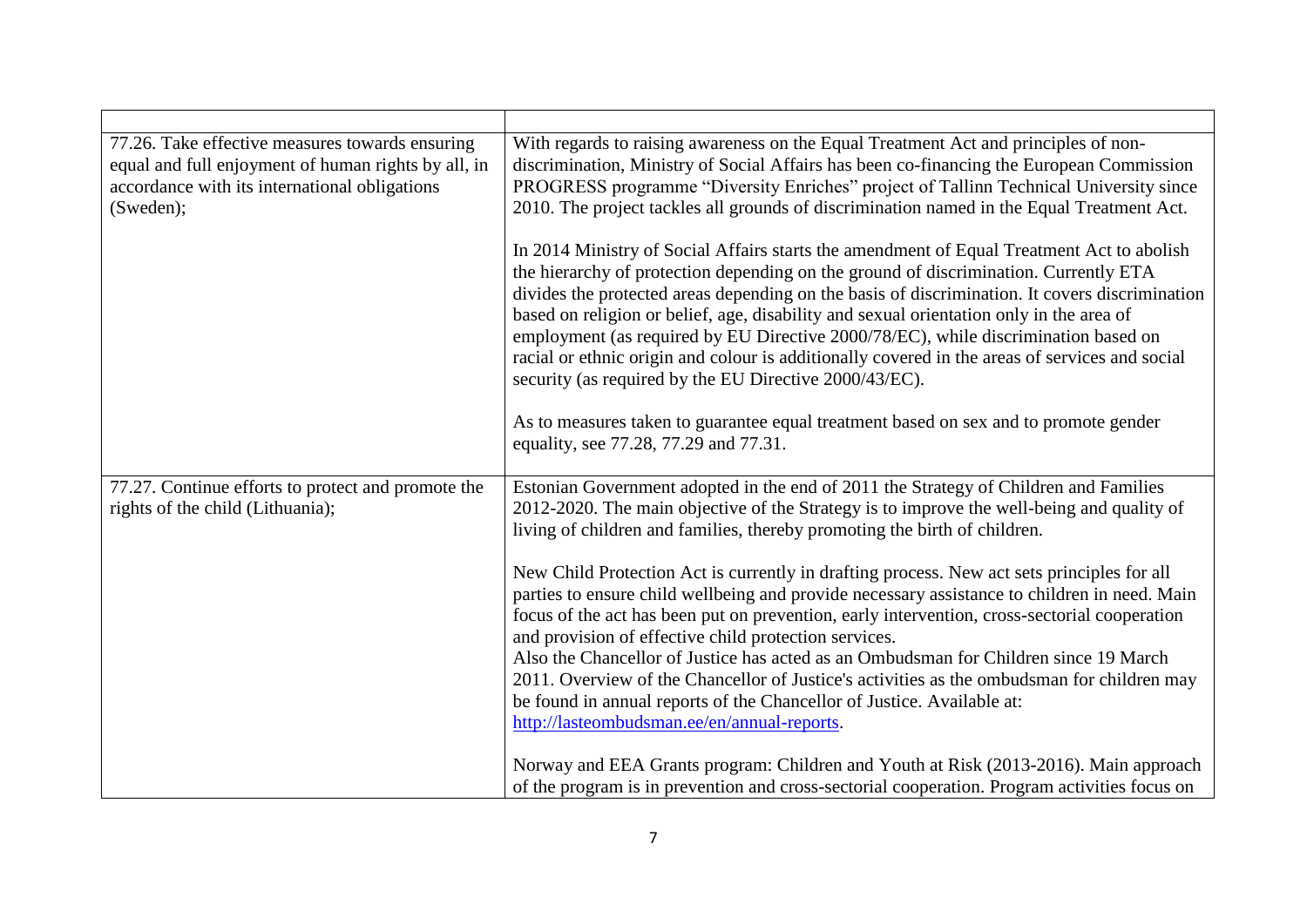|                                                                                                                                                                                                                                      | creating a legal and organizational framework to establish the support system for children<br>and youth at risk, supporting professionals in multiple agencies to provide adequate early<br>intervention and preventive services, and provision of evidence-based interventions to<br>support positive parenting and prevent juvenile delinquency.                                                                                                                                                                                                                                                                                                                                                                                                                                                                                                                                                                                                                                                                                     |
|--------------------------------------------------------------------------------------------------------------------------------------------------------------------------------------------------------------------------------------|----------------------------------------------------------------------------------------------------------------------------------------------------------------------------------------------------------------------------------------------------------------------------------------------------------------------------------------------------------------------------------------------------------------------------------------------------------------------------------------------------------------------------------------------------------------------------------------------------------------------------------------------------------------------------------------------------------------------------------------------------------------------------------------------------------------------------------------------------------------------------------------------------------------------------------------------------------------------------------------------------------------------------------------|
| 77.28. Strengthen its efforts to raise awareness<br>among its citizens on the provisions contained in<br>the Equal Treatment Act, and to ensure its full<br>implementation as well as that of the Gender<br>Equality Act (Thailand); | On matters of gender equality:<br>A project "Mainstreaming gender perspective into state budget" was carried out from<br>October 2010 to April 2012 within the framework of the EU PROGRESS Programme<br>(2007-2013) in co-operation of the Ministry of Social Affairs and the Gender Equality and<br>Equal Treatment Commissioner to train employees of ministries and government agencies in<br>gender budgeting and to compile a gender budgeting manual for the public sector. The aim<br>of the project was to provide government officials involved in the process of preparation and<br>execution of the state budget with knowledge and skills on how to integrate the aspect of<br>gender equality and to provide them with a broader knowledge on European and national<br>policy on gender equality.                                                                                                                                                                                                                        |
|                                                                                                                                                                                                                                      | With the co-financing of European Social Fund, Ministry of Social Affairs launched in 2013<br>an awareness-raising campaign called "Stereotype" in order to draw attention to and<br>encourage youngsters to be aware of and give up gender stereotypes in everyday life<br>situations. The campaign consisted of several activities, among them career days for boys<br>and girls, which were aimed at youngsters aged 15-19 with a view to help them make gender<br>stereotype free educational and career choices. During the events boys were introduced to<br>typically "female professions", e.g. nurse and girls to typically "male professions", e.g.<br>ground engineer. In television and internet 7 video clips with women and men in different<br>gender-discriminative situations were shown (available in http://www.stereotyyp.ee/en/).<br>The campaign got a very positive feedback and the humorous video clips that challenge<br>viewer to create a change have been acknowledged internationally as good practices. |
|                                                                                                                                                                                                                                      | Measures are being implemented also in the framework of a pre-defined project of the<br>Gender Equality and Equal Treatment Commissioner under programme for promoting<br>gender equality and reconciliation of work and family life co-financed from the Norwegian<br>Financial Mechanism 2009-2014. The project is being carried out in 2013-2015 and is                                                                                                                                                                                                                                                                                                                                                                                                                                                                                                                                                                                                                                                                             |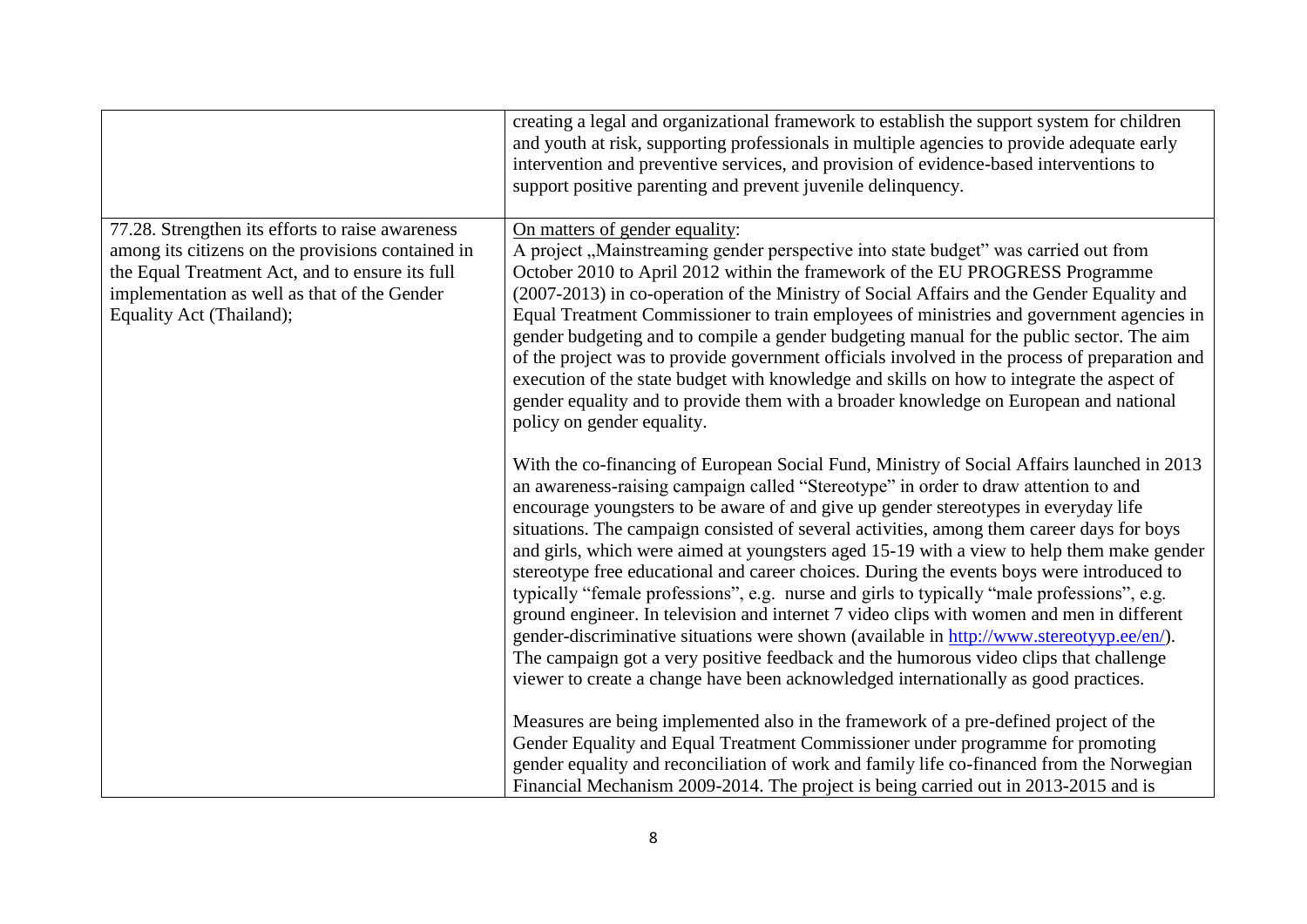|                                                                                                                                                                                                                                                                                                                                                                                                                                               | targeted at increasing the effectiveness of legal protection against discrimination by raising<br>rights awareness and helping victims of discrimination directly through strategic litigation as<br>well as increasing the capacity of officials assisting discrimination victims. The project also<br>supports implementation of gender mainstreaming obligations under the Gender Equality<br>Act.<br>See also 77.26 (on matters of equal treatment), 77.29 and 77.31.                                                                                                                                                                                                                                                                                                                     |
|-----------------------------------------------------------------------------------------------------------------------------------------------------------------------------------------------------------------------------------------------------------------------------------------------------------------------------------------------------------------------------------------------------------------------------------------------|-----------------------------------------------------------------------------------------------------------------------------------------------------------------------------------------------------------------------------------------------------------------------------------------------------------------------------------------------------------------------------------------------------------------------------------------------------------------------------------------------------------------------------------------------------------------------------------------------------------------------------------------------------------------------------------------------------------------------------------------------------------------------------------------------|
| 77.29. Intensify the measures for gender equality<br>and equal treatment, particularly regarding the<br>rights of women and the integration of national<br>minorities, in accordance with the commitment<br>formulated in paragraph 160 of its national report<br>and the recommendations of the Committee on the<br>Elimination of Racial Discrimination and the<br>Committee on the Elimination of Discrimination<br>against Women (Chile); | In August 2012 the Estonian legislation was changed so that spouses, engaged in the<br>activities of the business of the self-employed worker, have a voluntary possibility for the<br>same social protection as the self-employed workers. In order for this social protection to be<br>provided, the self-employed worker has to register his or her spouse as a spouse engaged in<br>the activities of the business of the self-employed worker in the register of taxable persons<br>and pay social tax for the registered spouse. The social protection thereby provided includes<br>e.g. state pension insurance and health insurance, which in turn includes benefit for<br>temporary incapacity for work (sickness benefit, maternity benefit, adoption benefit and care<br>benefit). |
|                                                                                                                                                                                                                                                                                                                                                                                                                                               | According to changes made to the Insurance Activities Act that came into force in May<br>2013, while the differences between the insurance premiums and insurance indemnities of<br>women and men cannot be caused by the use of sex of a person as a factor in the assessment<br>of the insured risks, an insurance undertaking is permitted in the assessment of insured risks<br>in sickness insurance to take into account the risks, which are characteristic only to men or<br>only to women, and to differentiate, if necessary, to the extent of the specified risks the<br>insurance premiums and insurance indemnities of women and men. Neither pregnancy nor<br>maternity can affect the size of the insurance premiums and insurance indemnities.                                |
|                                                                                                                                                                                                                                                                                                                                                                                                                                               | In October 2013 the Estonian Government established Gender Equality Council, set forth in<br>the Gender Equality Act and functioning as an advisory body to the Government. Its main<br>responsibilities are advising the Government in matters related to strategies for the<br>promotion of gender equality, approving general objectives of gender equality policy and<br>presenting opinions to the Government concerning the compliance of national programmes                                                                                                                                                                                                                                                                                                                           |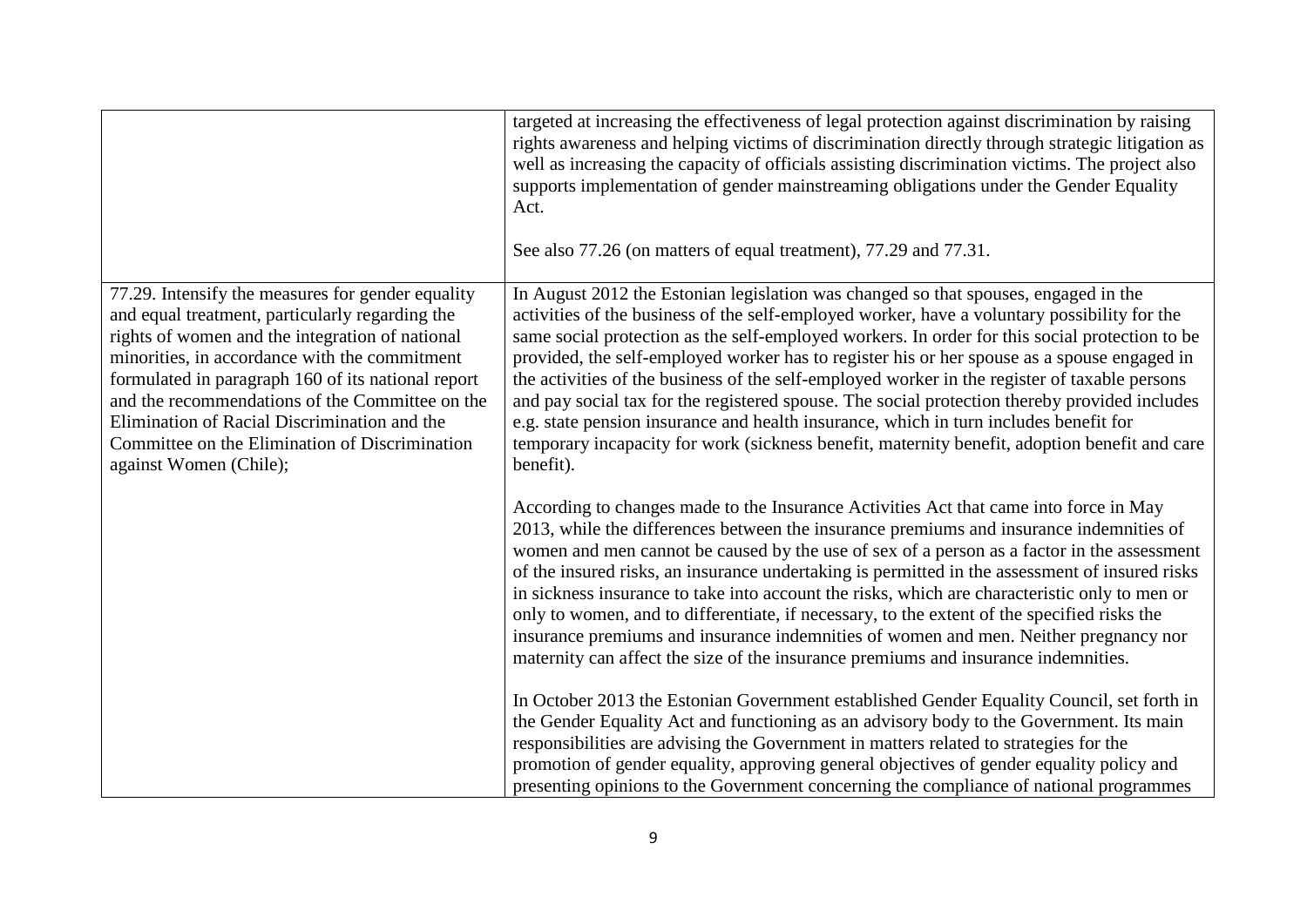|                                                                                                                                                                                                                                                                                                                                                                                                                 | with the obligation of gender mainstreaming. The Council met<br>in November to discuss topics to concentrate on in the coming years, among which e.g.<br>gender pay gap, gender balance in decision making, gender stereotypes in media,<br>educational and court system and violence against women were mentioned.<br>Development plan "Integrating Estonia 2020" addresses issues of cultural diversity of<br>different nationalities in Estonia; the need to preserve this diversity. It is based on principles<br>laid out in the Constitution. The measures in development plan will facilitate the integration<br>of national minorities and the society to be more inclusive. The measures work to make all<br>residents of Estonia to feel safely in Estonian society; to learn and to use Estonian language.<br>The measures further facilitate national minorities to upkeep their native languages and<br>cultures and grow knowledge of other national minorities. The development plan further<br>aims to create platforms to help concentrate vital and useful information in different<br>languages. This measure is also addressed to recent arrivals in Estonia – students, spouses,<br>employees. |
|-----------------------------------------------------------------------------------------------------------------------------------------------------------------------------------------------------------------------------------------------------------------------------------------------------------------------------------------------------------------------------------------------------------------|---------------------------------------------------------------------------------------------------------------------------------------------------------------------------------------------------------------------------------------------------------------------------------------------------------------------------------------------------------------------------------------------------------------------------------------------------------------------------------------------------------------------------------------------------------------------------------------------------------------------------------------------------------------------------------------------------------------------------------------------------------------------------------------------------------------------------------------------------------------------------------------------------------------------------------------------------------------------------------------------------------------------------------------------------------------------------------------------------------------------------------------------------------------------------------------------------------------------|
|                                                                                                                                                                                                                                                                                                                                                                                                                 | See also 77.26 (on matters of equal treatment), 77.28 and 77.31.                                                                                                                                                                                                                                                                                                                                                                                                                                                                                                                                                                                                                                                                                                                                                                                                                                                                                                                                                                                                                                                                                                                                                    |
| 77.30. Develop policies to increase gender equality<br>to address the inequalities that persist despite legal<br>guarantees (Australia);                                                                                                                                                                                                                                                                        | See 77.28, 77.29 and 77.31.                                                                                                                                                                                                                                                                                                                                                                                                                                                                                                                                                                                                                                                                                                                                                                                                                                                                                                                                                                                                                                                                                                                                                                                         |
| 77.31. Develop policies and programmes to<br>provide women with equal opportunities in the<br>labour market, education and political and public<br>representation, and take all necessary measures to<br>guarantee the effective implementation of gender<br>equality legislation, including by providing the<br>Commissioner for Gender Equality and Equal<br>Treatment with adequate resources (Netherlands); | The Ministry of Social Affairs continues working on the further implementation of Gender<br>Equality Act also by developing the regulation for employers that will set the procedure of<br>collection and a list of data that has to be collected in such a form as to enable presenting<br>and analysing this data by sex. Collecting the data provides the employer with knowledge of<br>gender dynamics in the company and gives a necessary overview of the situation in case<br>there is a doubt of discrimination.<br>In December 2011 the Government of the Republic adopted new "Rules for Good                                                                                                                                                                                                                                                                                                                                                                                                                                                                                                                                                                                                             |
|                                                                                                                                                                                                                                                                                                                                                                                                                 | Legislative Drafting and Technical Rules for Drafts of Legislative Acts" which foresees an<br>obligation of impact analysis of draft legislation. According to these rules also a social                                                                                                                                                                                                                                                                                                                                                                                                                                                                                                                                                                                                                                                                                                                                                                                                                                                                                                                                                                                                                            |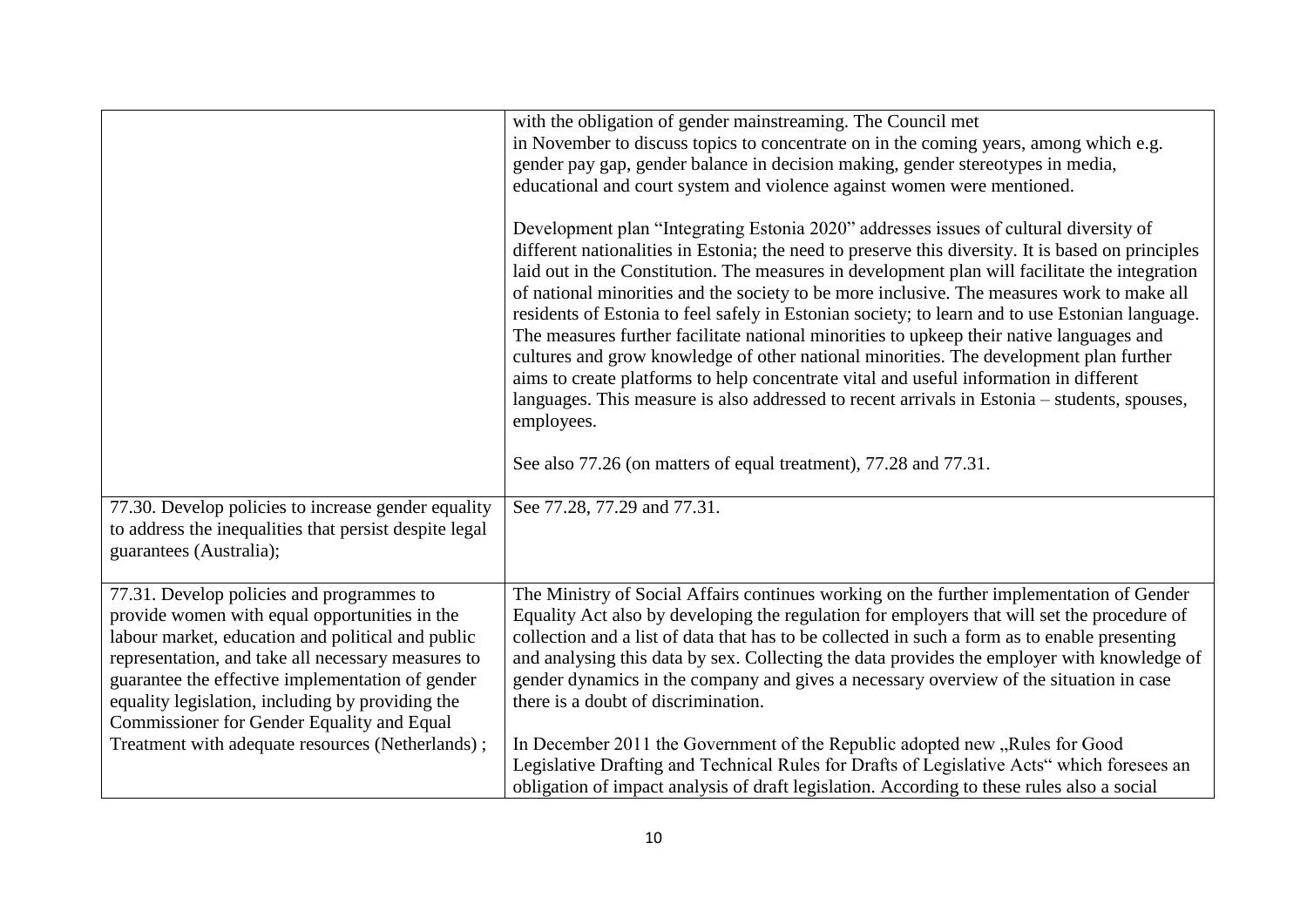| impact has to be analysed which should include an analysis of an impact of the planned<br>regulation on gender relations. An accompanying methodology of impact assessment was<br>adopted in December 2012 and is applied also in case of preparing strategic documents.                                                                                                                                                                                                                                                                                                                                                                                                                                                                                                                                                                                                                                                                                                   |
|----------------------------------------------------------------------------------------------------------------------------------------------------------------------------------------------------------------------------------------------------------------------------------------------------------------------------------------------------------------------------------------------------------------------------------------------------------------------------------------------------------------------------------------------------------------------------------------------------------------------------------------------------------------------------------------------------------------------------------------------------------------------------------------------------------------------------------------------------------------------------------------------------------------------------------------------------------------------------|
| In September 2011, Estonian Parliament adopted a decision with a proposal to the<br>Government to prepare an action plan to reduce gender pay gap in Estonia. The action plan<br>was prepared by the Ministry of Social Affairs and the plan and the topic of gender pay gap<br>was discussed at the cabinet meeting of the Government in July 2012. The action plan was<br>approved and in autumn 2012 introduced to the Parliament. The approved action plan is<br>based on the assumption pointed out also in the gender pay gap study of 2010 that there is<br>not one specific reason behind the gender pay gap in Estonia but its causes are diverse. The<br>activities are mostly implemented with the financial support from the Estonian European<br>Social Fund programme "Promoting Gender Equality 2011-2013" and the gender equality<br>and work-life balance programme financed from the Norwegian Financial Mechanism 2009-<br>2014, executed in 2013-2015. |
| The Ministry of Social Affairs is currently implementing the Estonian European Social Fund<br>programme "Promoting Gender Equality 2011-2013".<br>Several studies and analysis (on topics such as gender-based and sexual harassment at<br>workplace, flexibility in measures aimed at supporting reconciling work and family life and<br>the work-life balance possibilities of national minorities, but also the fourth Gender Equality<br>Monitory) have been recently carried out. In the framework of this programme also<br>awareness raising events were organised on the topic of gender pay gap, a media campaign<br>to tackle gender stereotypes was carried out and trainings have been held for legal<br>professionals, employers, representatives of employees. Additionally, in spring 2014, around<br>the Estonian Equal Pay Day in April, regional events are planned to take place that address<br>the problem of gender pay gap.                         |
| The Ministry of Social Affairs is co-ordinating implementation of a gender equality and<br>work-life balance programme financed from the Norwegian Financial Mechanism 2009-<br>2014, being carried out in 2013-2015. Under the programme three types of projects are<br>being implemented $-2$ pre-defined projects, 4 large-scale open call projects and small-grant                                                                                                                                                                                                                                                                                                                                                                                                                                                                                                                                                                                                     |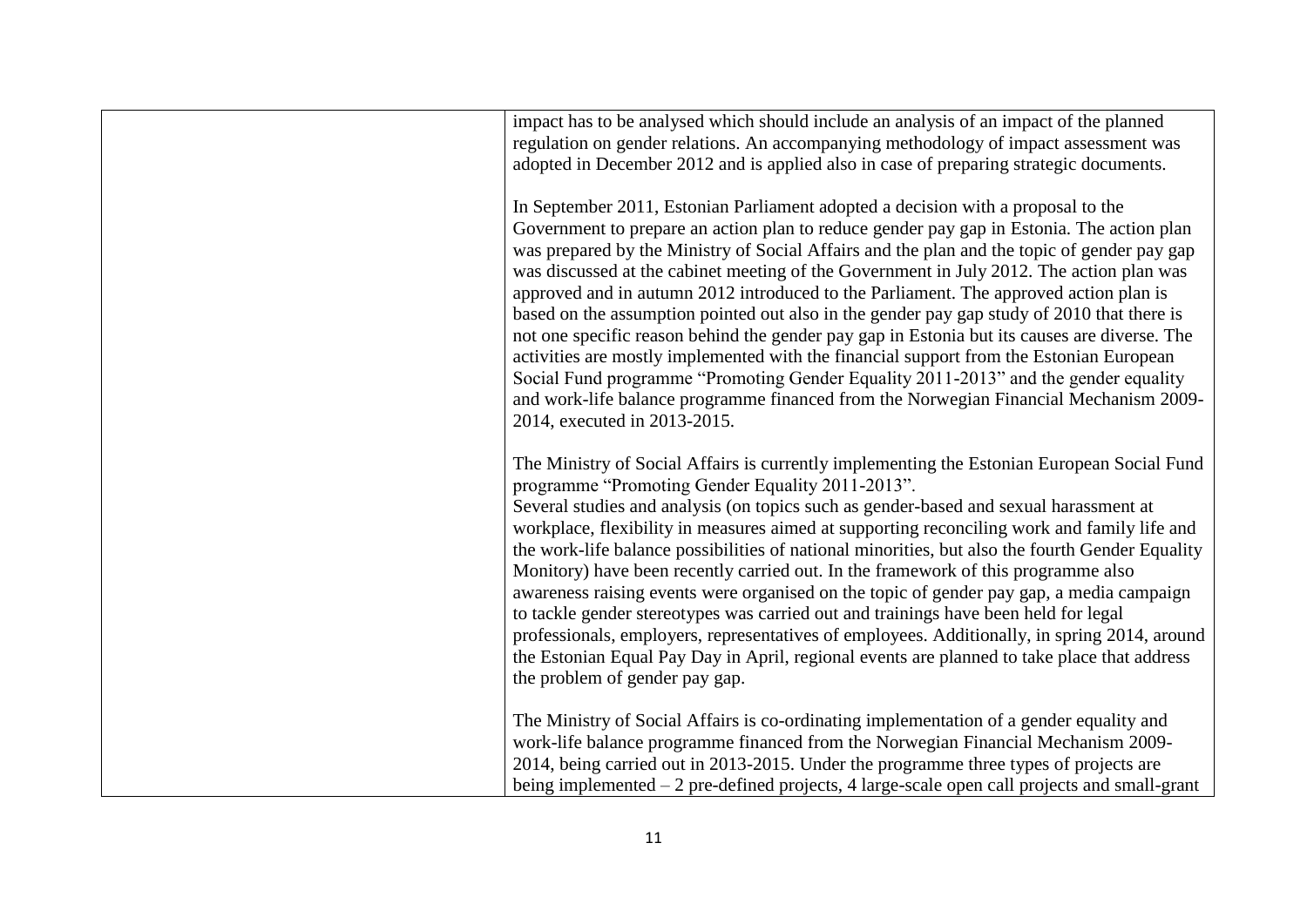| protection of victims of discrimination and implementation of gender mainstreaming<br>strategy. Two of the projects chosen to be financed in the framework of open calls aim to<br>integrate gender equality issues into higher education curricula, two to improve possibilities<br>for reconciling work and family life. Small-grant scheme project competition will be carried<br>out in Spring 2014.<br>See also 77.28, 77.29 and 77.82. |
|----------------------------------------------------------------------------------------------------------------------------------------------------------------------------------------------------------------------------------------------------------------------------------------------------------------------------------------------------------------------------------------------------------------------------------------------|
| Estonia continues its activities through core support and program support in various<br>humanitarian crises areas via UN agencies (UNICEF, OCHA, UNDAC, WHO, UNDP) and<br>also IFRC and ICRC. Also Estonia has sent 3 of its rescue experts through UNDAC on<br>missions.                                                                                                                                                                    |
| See 77.28, 77.29 and 77.31.                                                                                                                                                                                                                                                                                                                                                                                                                  |
| See 77.28, 77.29 and 77.31.<br>See 77.28, 77.29 and 77.31.                                                                                                                                                                                                                                                                                                                                                                                   |
|                                                                                                                                                                                                                                                                                                                                                                                                                                              |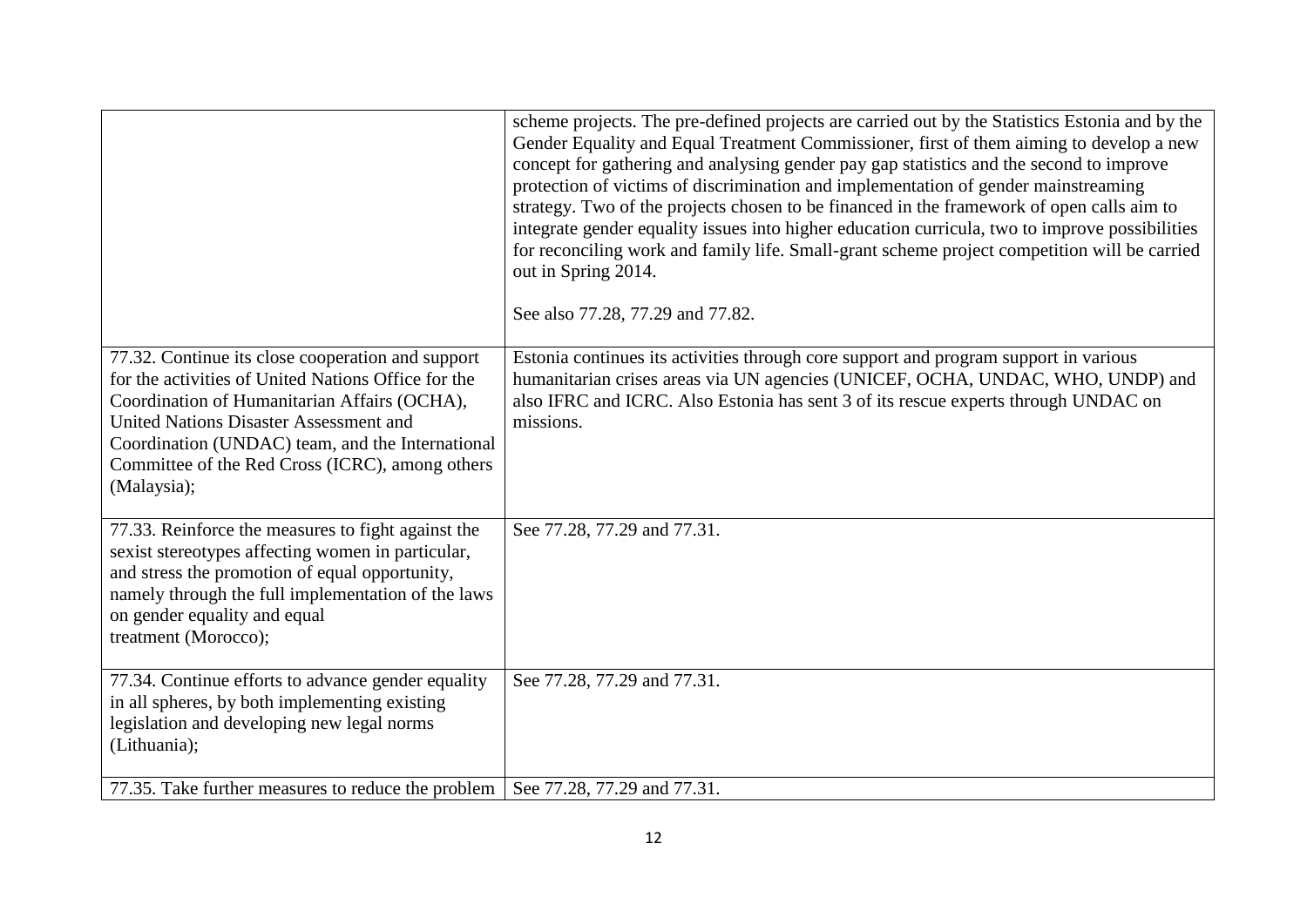| of gender inequality and strengthen the position of<br>women within society (Bosnia and Herzegovina);                                                                          |                                                                                                                                                                                                                                                                                                                                                                                                                                                                                                                                                                                                                                                                                                                                                                                                                                                                                                                                                                                                                                                                                              |
|--------------------------------------------------------------------------------------------------------------------------------------------------------------------------------|----------------------------------------------------------------------------------------------------------------------------------------------------------------------------------------------------------------------------------------------------------------------------------------------------------------------------------------------------------------------------------------------------------------------------------------------------------------------------------------------------------------------------------------------------------------------------------------------------------------------------------------------------------------------------------------------------------------------------------------------------------------------------------------------------------------------------------------------------------------------------------------------------------------------------------------------------------------------------------------------------------------------------------------------------------------------------------------------|
| 77.36. Take all necessary measures to eliminate,<br>combat and punish all forms of discrimination and<br>violence against women (Ecuador);                                     | As to recent measures taken to combat discrimination based on sex and to promote gender<br>equality, see 77.28, 77.29 and 77.31. Moreover all forms of violent crimes are covered in the<br>Penal Code, in the chapter of offences against the person. See more:<br>https://www.riigiteataja.ee/en/eli/ee/527022014002/consolide/current                                                                                                                                                                                                                                                                                                                                                                                                                                                                                                                                                                                                                                                                                                                                                     |
| 77.37. Fully implement the laws on gender equality<br>and equal treatment, in accordance with the<br>commitment formulated in paragraph 153 of its<br>national report (Chile); | With regard to raising awareness on the Equal Treatment Act and principles of non-<br>discrimination, Ministry of Social Affairs has been co-financing the European Commission<br>PROGRESS programme "Diversity Enriches" project of Tallinn Technical University since<br>2010. The project tackles all grounds of discrimination named in the Equal Treatment Act.<br>In 2014 Ministry of Social Affairs starts the amendment of Equal Treatment Act to abolish<br>the hierarchy of protection depending on the ground of discrimination. Currently ETA<br>divides the protected areas depending on the basis of discrimination. It covers discrimination<br>based on religion or belief, age, disability and sexual orientation only in the area of<br>employment (as required by EU Directive 2000/78/EC), while discrimination based on<br>racial or ethnic origin and colour is additionally covered in the areas of services and social<br>security (as required by the EU Directive 2000/43/EC).<br>As to the implementation of the Gender Equality Act, see 77.28, 77.29 and 77.31. |
| 77.38. Promote equal employment opportunities<br>for women and all of its national minorities<br>(Thailand);                                                                   | Although Estonia is not a very popular destination country as regards employment mobility,<br>Estonia is introducing adaptation trainings, support networks and integration programmes<br>for new migrants in order to promote their equal employment opportunities.<br>See also 77.28, 77.29 and 77.31.                                                                                                                                                                                                                                                                                                                                                                                                                                                                                                                                                                                                                                                                                                                                                                                     |
| 77.39. Continue its efforts to combat violations of<br>women's rights, including through raising public<br>awareness (Azerbaijan);                                             | See 77.28, 77.29 and 77.31.                                                                                                                                                                                                                                                                                                                                                                                                                                                                                                                                                                                                                                                                                                                                                                                                                                                                                                                                                                                                                                                                  |
| 77.40. Reinforce the fight against all forms of                                                                                                                                | Draft amendments to the Penal Code have been circulated for approval and will be presented                                                                                                                                                                                                                                                                                                                                                                                                                                                                                                                                                                                                                                                                                                                                                                                                                                                                                                                                                                                                   |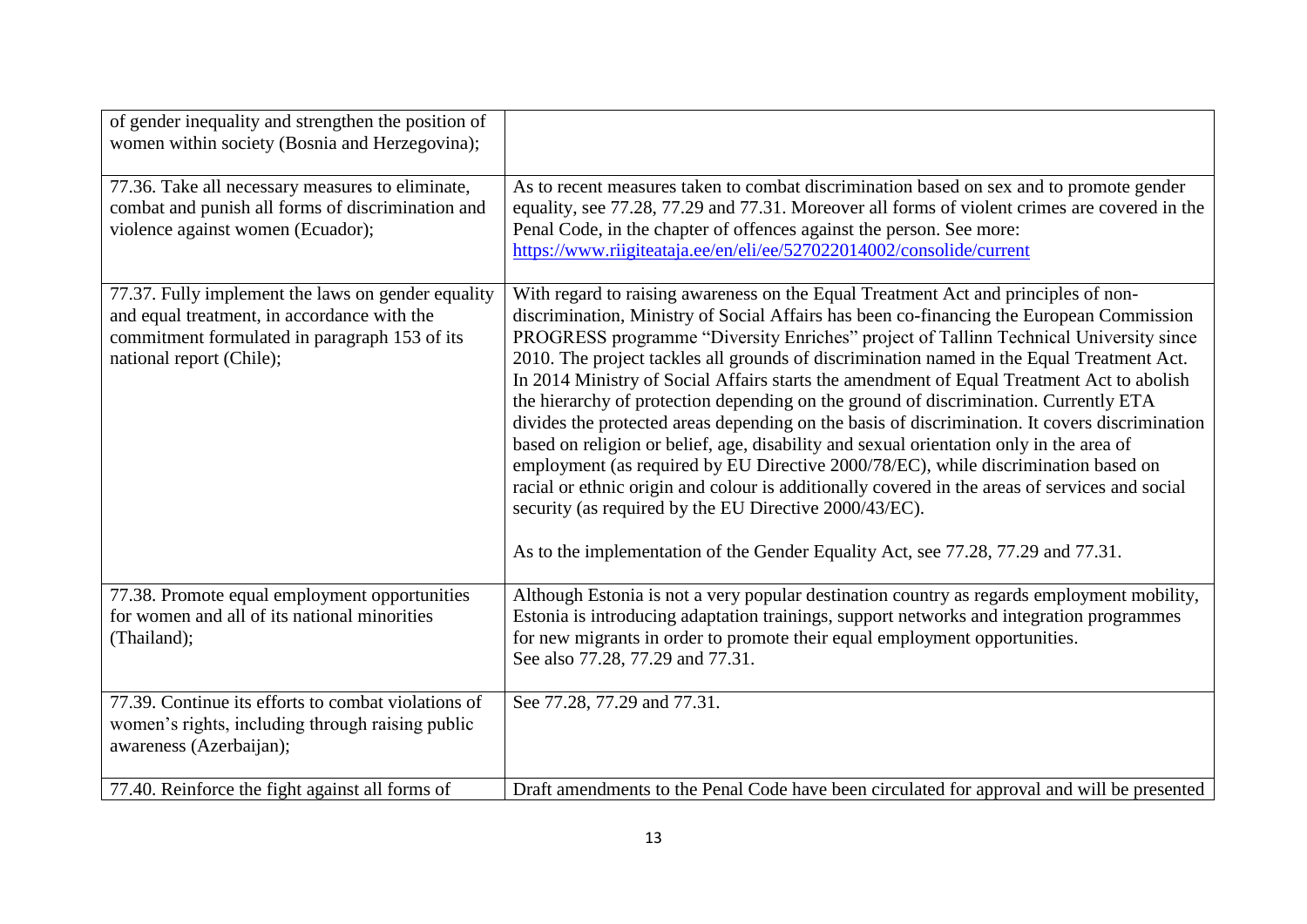| racism and discrimination (Algeria);                                                                                                                                                                                                                                                                               | to the Parliament in 2014.                                                                                                                                                                                                                                                                                                                                                                                                                                                                                                                                                                                                                                                                                                                                                                                                                                                                                                                                                                                                                                                                                                                                                                                                                                                            |
|--------------------------------------------------------------------------------------------------------------------------------------------------------------------------------------------------------------------------------------------------------------------------------------------------------------------|---------------------------------------------------------------------------------------------------------------------------------------------------------------------------------------------------------------------------------------------------------------------------------------------------------------------------------------------------------------------------------------------------------------------------------------------------------------------------------------------------------------------------------------------------------------------------------------------------------------------------------------------------------------------------------------------------------------------------------------------------------------------------------------------------------------------------------------------------------------------------------------------------------------------------------------------------------------------------------------------------------------------------------------------------------------------------------------------------------------------------------------------------------------------------------------------------------------------------------------------------------------------------------------|
| 77.41. Continue its efforts to establish programmes<br>and promulgate domestic laws aimed at combating<br>all contemporary forms of racism, racial<br>discrimination, xenophobia, linguistic<br>discrimination and related forms of intolerance<br>(Argentina);                                                    | See 77.26 regarding project "Diversity Enriches" and 77.40. See also 77.82, 77.83, 77.86<br>and 77.87                                                                                                                                                                                                                                                                                                                                                                                                                                                                                                                                                                                                                                                                                                                                                                                                                                                                                                                                                                                                                                                                                                                                                                                 |
| 77.42. Consider taking necessary measures to<br>prevent and combat discrimination towards<br>minorities, and positively consider the<br>recommendation of the Committee on the<br>Elimination of Racial Discrimination on the<br>prevention of segregation of Roma children in the<br>field of education (Brazil); | There are 32 Roma children in Estonian Education system getting extra attention from local<br>government and extra supportive measures are targeted for them at national level.<br>See also 77.49, 77.82, 77.83, 77.86 and 77.87.                                                                                                                                                                                                                                                                                                                                                                                                                                                                                                                                                                                                                                                                                                                                                                                                                                                                                                                                                                                                                                                     |
| 77.43. Take specific measures to eliminate<br>discrimination based on ethnicity in the labour<br>market and education sector (Russian Federation);                                                                                                                                                                 | Estonia continues providing free Estonian language courses for third-country nationals and<br>people with undefined citizenship, who are unemployed or with fewer opportunities<br>(pensioners, persons with lower-income, young parents etc). During the Language Learning<br>Development Programme 2011-2013 additional language studies for students of vocational<br>education institutions and adult students of upper secondary schools continued. Refresher<br>training for teachers of vocational educational institutions, development of counseling in the<br>multicultural learning system for vocational education institutions, language studies for<br>employees of public and third sector organizations also continued. Supported was language<br>learning with a mentor and language clubs. Consistent career counseling at vocational<br>education institutions and at information and counseling centers was provided. Career<br>trainings were organised for employed adults in Tallinn, Narva, Sillamäe, Kohtla-Järve and<br>Jõhvi. The purpose of these courses was to increase awareness of employees with lower<br>level of education and insufficient knowledge of Estonian language about life long learning<br>opportunities and labour market conditions. |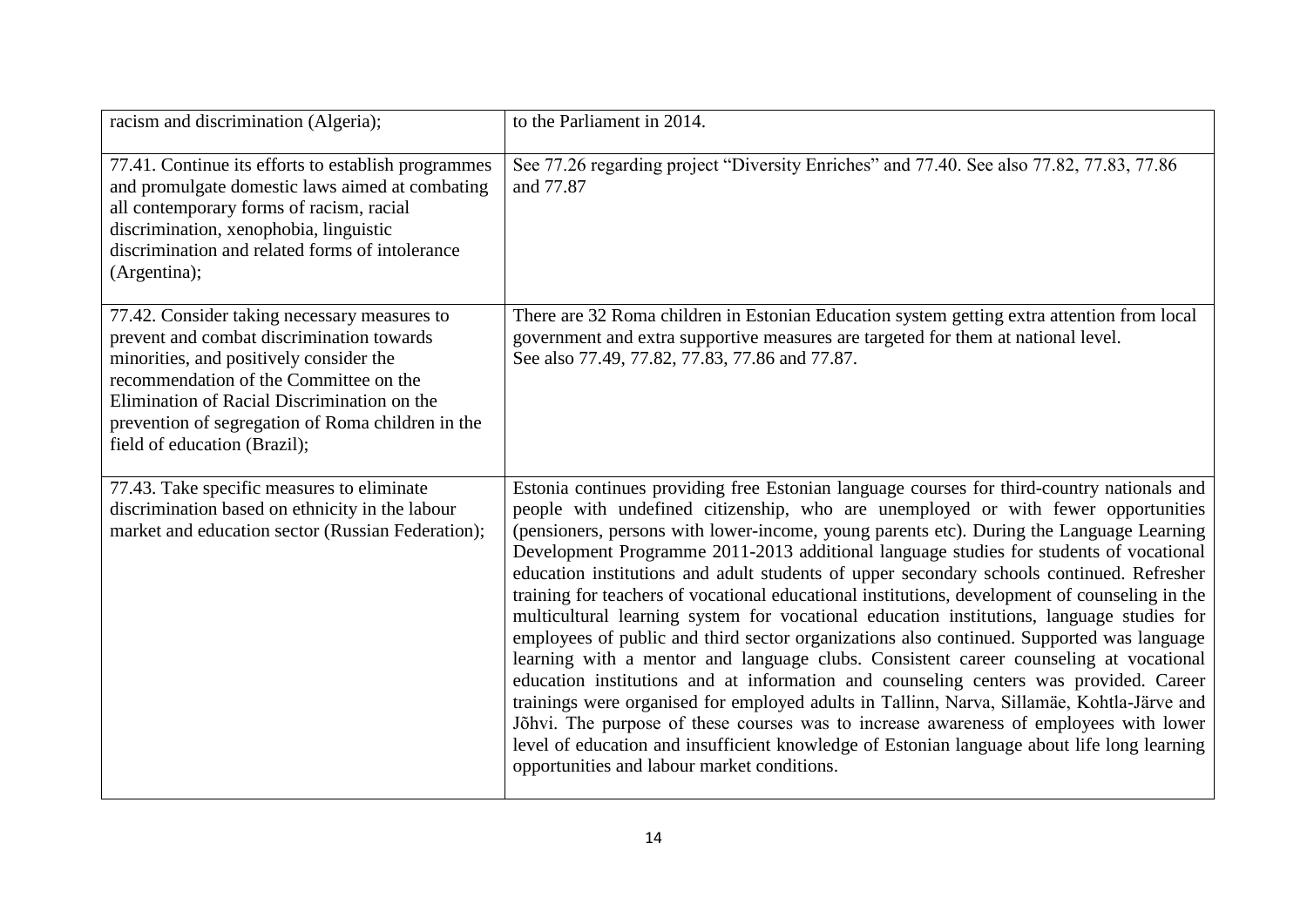| 77.44. Introduce a prohibition in legislation on the<br>functioning of racist organisations, bring the<br>Criminal Code in line with article 4 of the<br>International Convention on the Elimination of All<br>Forms of Racial<br>Discrimination (ICERD), so as to criminalize<br>incitement to hatred on racial grounds (Russian<br>Federation); | Since February 2014 two counselling centres for third-country nationals were opened - in<br>Tallinn and in Narva. The advisory centre of Tallinn is located in the National Library of<br>Estonia. The Advisory Centre of Narva is located in the Information Service of the City<br>Government of Narva. The Centre provides information about everything integration-related<br>what might be of interest to the main target group, starting from rights, freedoms and<br>limitations to labour market, education, public health service, free Estonian language studies<br>etc.<br>The language immersion programme is constantly gaining popularity. As of the beginning<br>of the year 2014, 51 kindergartens and 35 schools, with the total of around 6000 pupils,<br>participate in the programme.<br>The support person service for new immigrants was established at the end of 2012. Within<br>the frames of the service the target group is offered both web-based (http://el-<br>counselling.blogspot.com/) and on-the-spot counselling. The support service is offered<br>based on particular adaptation needs of each new immigrant.<br>See also 77.84 and 77.87.<br>Incitement to hatred on racial grounds has been criminalised earlier. Draft amendment to the<br>Penal Code concerning criminal organisations is in the Parliament. |
|---------------------------------------------------------------------------------------------------------------------------------------------------------------------------------------------------------------------------------------------------------------------------------------------------------------------------------------------------|-------------------------------------------------------------------------------------------------------------------------------------------------------------------------------------------------------------------------------------------------------------------------------------------------------------------------------------------------------------------------------------------------------------------------------------------------------------------------------------------------------------------------------------------------------------------------------------------------------------------------------------------------------------------------------------------------------------------------------------------------------------------------------------------------------------------------------------------------------------------------------------------------------------------------------------------------------------------------------------------------------------------------------------------------------------------------------------------------------------------------------------------------------------------------------------------------------------------------------------------------------------------------------------------------------------------------------------------------------|
| 77.45. Take all necessary measures to combat<br>discrimination against homosexuals (Belgium);                                                                                                                                                                                                                                                     | The issue still requires full attention of all stakeholders. Also the Chancellor of Justice has<br>been active to point out the shortcomings in the matter. Meanwhile, with aim to raise<br>awareness of the Equal Treatment Act the Ministry of Social Affairs has been co-financing<br>the European Commission PROGRESS programme "Diversity Enriches" project of Tallinn                                                                                                                                                                                                                                                                                                                                                                                                                                                                                                                                                                                                                                                                                                                                                                                                                                                                                                                                                                           |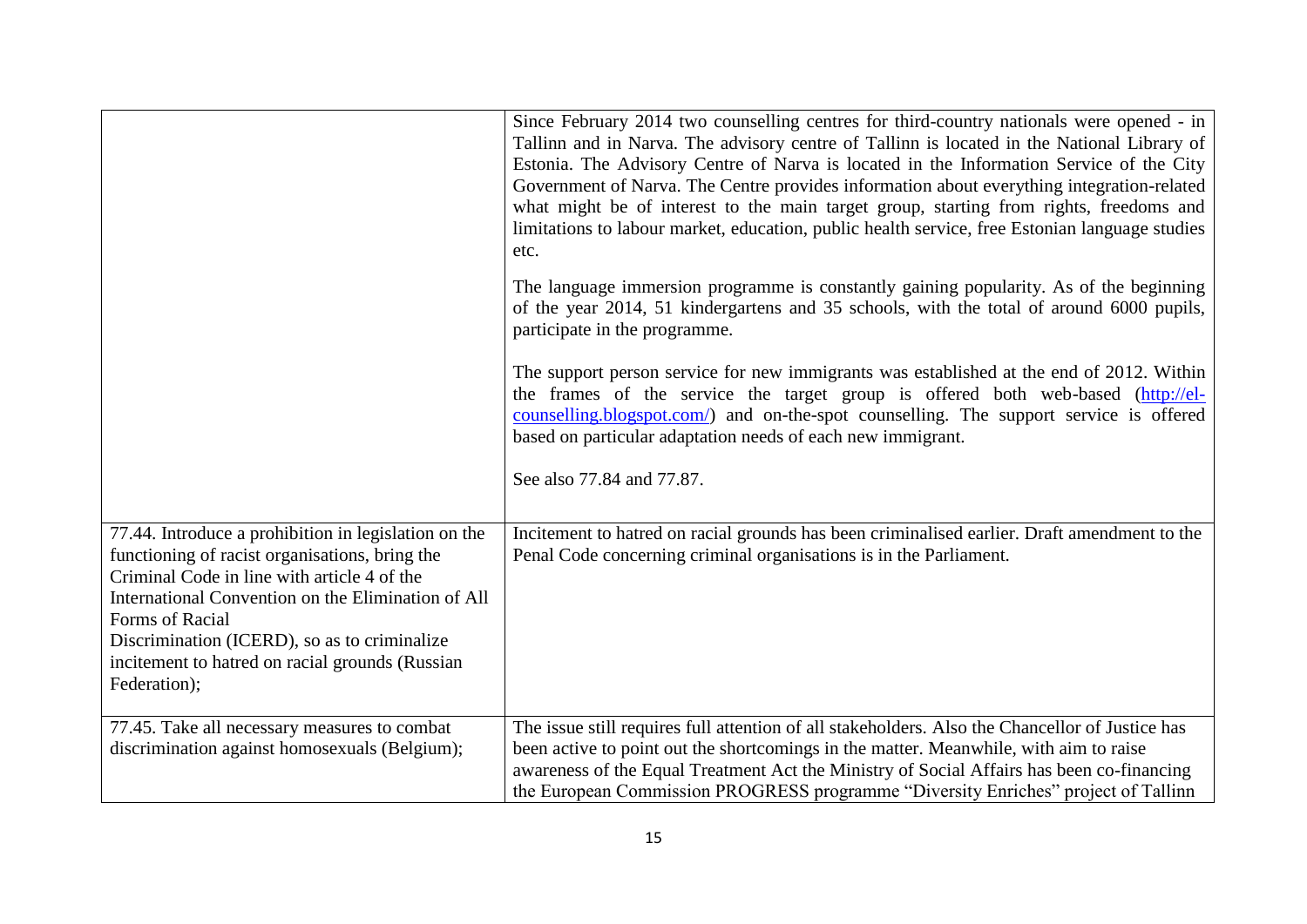|                                                                                                                                                                                          | Technical University since 2010. Since 2010 LGBT issues have been one of the priorities of<br>the project.                                                                                                                                                                                                                                                                                                                                                                                             |
|------------------------------------------------------------------------------------------------------------------------------------------------------------------------------------------|--------------------------------------------------------------------------------------------------------------------------------------------------------------------------------------------------------------------------------------------------------------------------------------------------------------------------------------------------------------------------------------------------------------------------------------------------------------------------------------------------------|
| 77.46. Develop public awareness and education<br>programs that advance tolerance on the grounds of<br>sexual orientation and gender identity<br>(Netherlands);                           | With aim to raise awareness of the Equal Treatment Act the Ministry of Social Affairs has<br>been co-financing the European Commission PROGRESS programme "Diversity Enriches"<br>project of Tallinn Technical University since 2010. Since 2010 LGBT issues have been one<br>of the priorities of the project.                                                                                                                                                                                        |
| 77.47. Conduct awareness-raising programmes on<br>gender identity and sexual orientation for civil<br>servants, including the security forces and bodies<br>(Spain);                     | Awareness-raising programs are embedded to education programmes of law enforcement<br>officials.<br>See also 77.46.                                                                                                                                                                                                                                                                                                                                                                                    |
| 77.48. Review all necessary measures to reduce<br>discrimination and particularly, stress the design of<br>appropriate policies to prevent discrimination<br>against children (Ecuador); | Both the present and the new Child Protection Act declare that the principles and actions of<br>the act shall be taken for <i>all</i> children which mean all persons under 18.                                                                                                                                                                                                                                                                                                                        |
| 77.49. Bring an end to segregation of Roma<br>children in the field of education (Denmark);                                                                                              | There is need among the Roma for an identity that would embrace the two cultures (the<br>Estonian and the Roma identity). Several projects which offer information about Roma<br>community in Estonia have been supported by Estonian Government. Estonian Government<br>has taken steps to improve knowledge about the Roma culture, the differences of their way<br>of life and supports positive personal encounters with Roma to overcome the negative<br>stereotypes.<br>See also 77.42 and 77.86 |
| 77.50. Consider amending the Penal Code in order<br>to formulate a definition of torture in conformity<br>with article 1 of the Convention against Torture<br>(CAT)<br>(Czech Republic); | Draft amendment to the Penal Code is in the Parliament.                                                                                                                                                                                                                                                                                                                                                                                                                                                |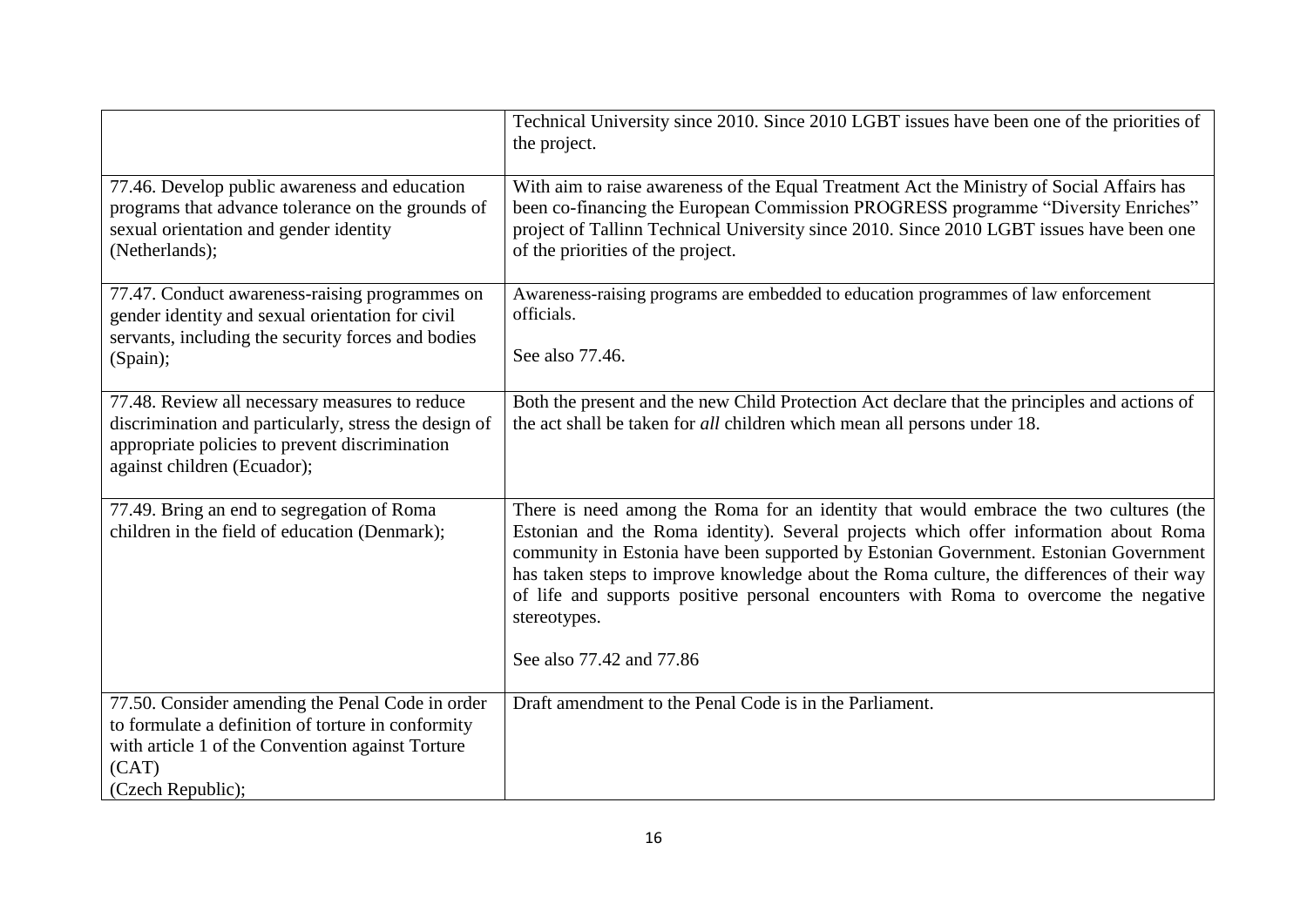| 77.51. Adopt the definition of torture used in article<br>1 of CAT (Hungary);                                                       | Draft amendment to the Penal Code is in the Parliament.                                                                                                                                                                                                                                                                                                                                                                                                                                                                                                                                                                                                                                                                                                                                                                                                                                                                                                                                                                                                                                                                                                                                                                                                                                                                                                                                                                                                                                                                                                                                                                                                                                                                                                |
|-------------------------------------------------------------------------------------------------------------------------------------|--------------------------------------------------------------------------------------------------------------------------------------------------------------------------------------------------------------------------------------------------------------------------------------------------------------------------------------------------------------------------------------------------------------------------------------------------------------------------------------------------------------------------------------------------------------------------------------------------------------------------------------------------------------------------------------------------------------------------------------------------------------------------------------------------------------------------------------------------------------------------------------------------------------------------------------------------------------------------------------------------------------------------------------------------------------------------------------------------------------------------------------------------------------------------------------------------------------------------------------------------------------------------------------------------------------------------------------------------------------------------------------------------------------------------------------------------------------------------------------------------------------------------------------------------------------------------------------------------------------------------------------------------------------------------------------------------------------------------------------------------------|
| 77.52. Take effective measures to safeguard the<br>rights of prisoners and improve the living<br>conditions for detainees (Sweden); | The rights and living conditions of detained persons in police facilities are gradually<br>improved by building new detention facilities and amending current facilities.<br>Safeguarding the rights of prisoners is very important throughout the sentence. Firstly, in<br>reception phase prisoner is in the reception unit. He or she is briefed by the prison warden or<br>other prison official about the rights and duties. The individual action plan is compiled by<br>the prison psychologist, social worker, education administrator, and the person responsible<br>for organizing detainee labour, the doctor and a department manager. As a rule, the<br>individual action plan is reviewed once a year (once every six months with young detainees)<br>and changed, if necessary. The individual action plan is the basis for deciding the prison or<br>prison department to which the detainee will be assigned. The reception phase will end with<br>the confirmation of the action plan. The chief purpose of the main phase, i.e. the everyday<br>life in the prison, is to implement the detainee's individual action plan. An important part is<br>the detainee's external communication - short and long-term meetings, written<br>correspondence, phone calls, but also short-term leaves - that help avoid severing ties with<br>the society. The prison director may grant a short-term leave of up to 21 days a year, if this<br>is in accordance with the goals of the imprisonment. The most important question of the<br>main phase and also the focal point of the implementation of re-socialization means is the<br>employment of the detainee. As a result, the detainee is offered the chance to study and to<br>work. |
|                                                                                                                                     | The detainee may be transferred from the closed prison to the open prison on the basis of the<br>decision by the open prison director or the direct of a prison with an open prison department<br>and the vice prison chancellor of the Ministry of Justice. The open prison receives persons<br>who have committed less severe crimes and the detainees whose containment in the close<br>prison would be unsuitable, who have shown trustworthiness and legal obedience during                                                                                                                                                                                                                                                                                                                                                                                                                                                                                                                                                                                                                                                                                                                                                                                                                                                                                                                                                                                                                                                                                                                                                                                                                                                                       |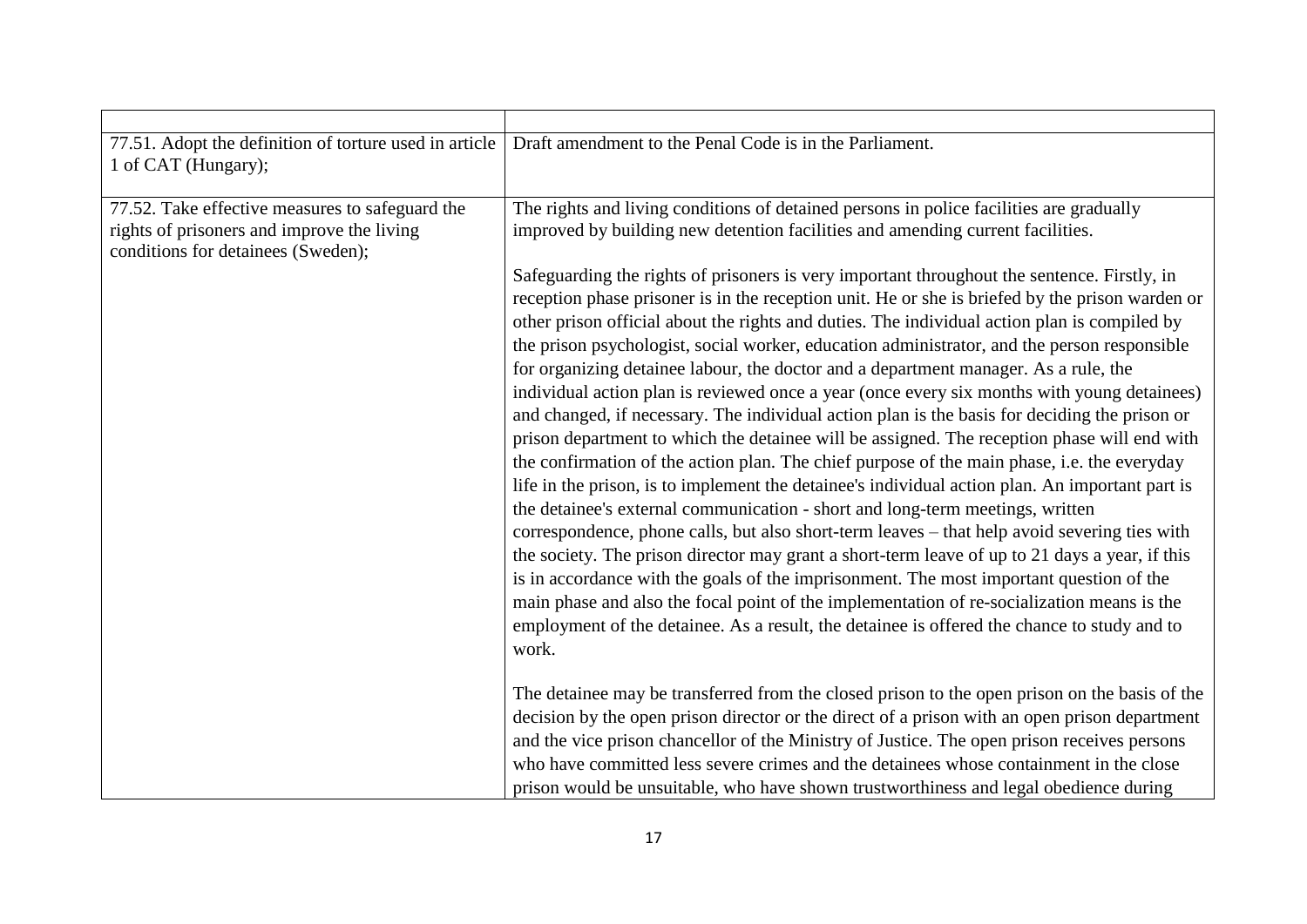|                                                                                                                                                                                                                                                                                          | their time in the closed prison and with whom there is sufficient reason to assume that the<br>person will not commit new acts of crime.                                                                                                                                                                                                                                                                                                                                                                                                                                                                                                                                                                                                                                                                                                                                                                                                                                                                                                                                                                                                                                                                                                                                                                                                                                                                                                                                                                    |
|------------------------------------------------------------------------------------------------------------------------------------------------------------------------------------------------------------------------------------------------------------------------------------------|-------------------------------------------------------------------------------------------------------------------------------------------------------------------------------------------------------------------------------------------------------------------------------------------------------------------------------------------------------------------------------------------------------------------------------------------------------------------------------------------------------------------------------------------------------------------------------------------------------------------------------------------------------------------------------------------------------------------------------------------------------------------------------------------------------------------------------------------------------------------------------------------------------------------------------------------------------------------------------------------------------------------------------------------------------------------------------------------------------------------------------------------------------------------------------------------------------------------------------------------------------------------------------------------------------------------------------------------------------------------------------------------------------------------------------------------------------------------------------------------------------------|
|                                                                                                                                                                                                                                                                                          | In order for the detainee to merge into the society with as little difficulty as possible, several<br>preparations are carried out prior to the release. The most common are to offer social aid to<br>the detainee and the transfer of the detainee to the open prison. The social worker will help<br>the detainee to create contacts with the family and the social welfare agency. Actually, the<br>whole work with the detainee during the imprisonment must serve the purpose of preparing<br>the detainee for the release. Upon release, the detainee will receive the release support that<br>has accumulated from the wages for his/her work.                                                                                                                                                                                                                                                                                                                                                                                                                                                                                                                                                                                                                                                                                                                                                                                                                                                      |
| 77.53. Improve conditions in prisons and detention<br>centres (United States of America);                                                                                                                                                                                                | See 77.52, 77.54, 77.55 and 77.57.                                                                                                                                                                                                                                                                                                                                                                                                                                                                                                                                                                                                                                                                                                                                                                                                                                                                                                                                                                                                                                                                                                                                                                                                                                                                                                                                                                                                                                                                          |
| 77.54. Improve overall conditions of detention and<br>ensure that all detainees are afforded, in practice,<br>access to a lawyer and an independent medical<br>examination, and are informed about their rights at<br>the moment they are<br>deprived of their liberty (Czech Republic); | The Chancellor of Justice has monitored conditions of detention in his inspection visits to<br>different closed institutions (prisons, police stations etc). Based on the results of inspection<br>visits, the Chancellor of Justice has made several proposals and recommendations to the<br>respective national authorities (Ministry of Justice, Ministry of the Interior, Police and<br>Border Guard Board (PBGB), prisons, etc.). The Chancellor of Justice recommendations in<br>question are mostly been related to the material conditions (f. ex. inspection visits of 2012 to<br>Kuressaare detention chamber of the public order bureau of the West Prefecture of the<br>PBGB and to Pärnu detention chamber of the public order bureau of the West Prefecture of<br>the PBGB. See also Annual Report of the Chancellor of Justice on OPCAT matters, p 6,<br>http://oiguskantsler.ee/sites/default/files/annual_report_2012.pdf) and medical services (f.<br>ex. inspection visit of 2011 to Jõhvi detention chamber of the police detention centre under<br>the public order bureau of the East Prefecture of the PBGB. See also Annual Report of the<br>Chancellor of Justice on OPCAT matters, p 7,<br>http://oiguskantsler.ee/sites/default/files/annual_report_2011_.pdf) in closed institutions.<br>Overall conditions of detention in prison and police facilities are gradually improved<br>because of the modern prison and police buildings opened in recent years and also due to the |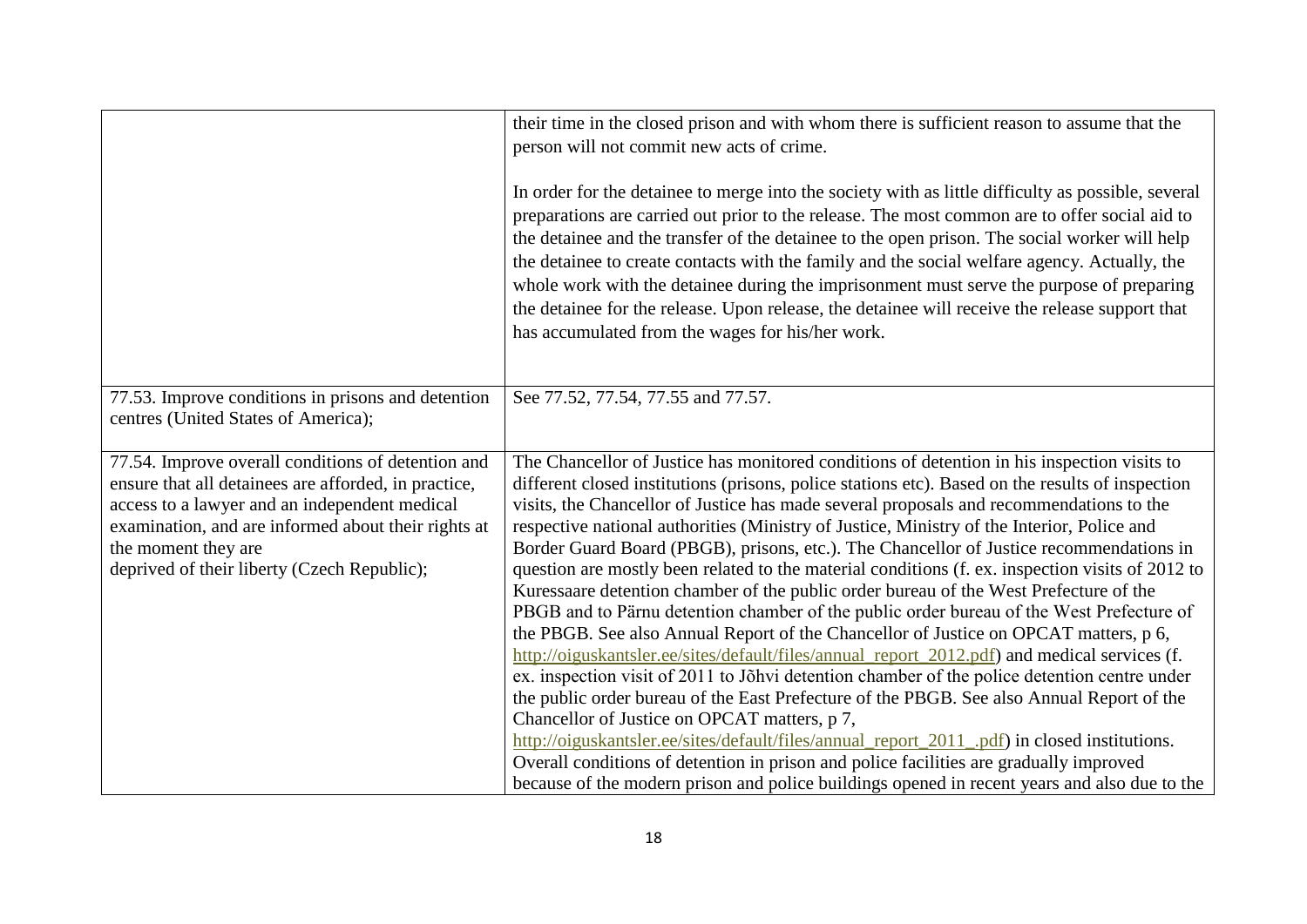|                                                                                                                                                                                                                                                                 | reduced number of detainees in Estonia. However, much is still to be improved in the field<br>of medical care in police custody.<br>In addition, the Chancellor of Justice has also found regarding to the police detention<br>inadequate documentation about whether the detained person had been informed about his<br>or her right and obligations. For example, the Chancellor proposed to the South Prefecture<br>of PBGB to draw the attention of officers in Valga and Võru detention chambers to the fact<br>that documents relating to detainees (in particular as regards informing detainees of their<br>rights, notification of the detention, and recording of the person's health condition) should<br>be filled out properly (see also the Annual Report of the Chancellor of Justice on OPCAT<br>matters, p 8, http://oiguskantsler.ee/sites/default/files/annual_report_2011_.pdf.). The<br>situation concerning fulfilling documentation confirming that persons have been informed of<br>their rights and obligations has improved in police arrest houses. |
|-----------------------------------------------------------------------------------------------------------------------------------------------------------------------------------------------------------------------------------------------------------------|--------------------------------------------------------------------------------------------------------------------------------------------------------------------------------------------------------------------------------------------------------------------------------------------------------------------------------------------------------------------------------------------------------------------------------------------------------------------------------------------------------------------------------------------------------------------------------------------------------------------------------------------------------------------------------------------------------------------------------------------------------------------------------------------------------------------------------------------------------------------------------------------------------------------------------------------------------------------------------------------------------------------------------------------------------------------------------|
| 77.55. Improve prisoners' access to essential<br>services, including health care and rehabilitation<br>(Australia);                                                                                                                                             | Medical services for prisoners are funded by state budget and arranged by the Ministry of<br>Justice. Most of medical services are rendered at prison medical units by qualified staff.<br>Prison medical units are accordingly licensed. The requirements for medical apparatus,<br>equipment and medical staff at prison medical units are standard shared by all medical<br>facilities in Estonia. All medical services, including rehabilitation, are guaranteed for<br>prisoners. We note that even dental care for prisoners is guaranteed and paid by the state. In<br>cases when prisoner requires treatment not available at prison medical unit he or she would<br>be transferred to another medical facility to get the necessary treatment, costs covered by the<br>Ministry of Justice.                                                                                                                                                                                                                                                                           |
| 77.56. Ensure that prisoners with disabilities have<br>access to health care and rehabilitation on the basis<br>of informed consent (Slovenia);                                                                                                                 | See 77.55.                                                                                                                                                                                                                                                                                                                                                                                                                                                                                                                                                                                                                                                                                                                                                                                                                                                                                                                                                                                                                                                                     |
| 77.57. Strengthen measures to contain the spread of<br>infectious diseases in prisons and consider re-<br>establishing substitution programs for intravenous<br>drug users, as recommended by the Council of<br>Europe Commissioner for Human Rights (Austria); | According to $\frac{1}{8}$ 17 of Communicable Diseases Prevention and Control Act the measures fall<br>in the scope of action of either Ministry of Justice (prisons) or Ministry of the Interior<br>(police detention units). Prison medical units offer Methadone substitution treatment for<br>prisoners according to Opiate Addiction Therapy Guide in the framework of National Health<br>Plan 2009-2020. It can be found here (in Estonian):                                                                                                                                                                                                                                                                                                                                                                                                                                                                                                                                                                                                                             |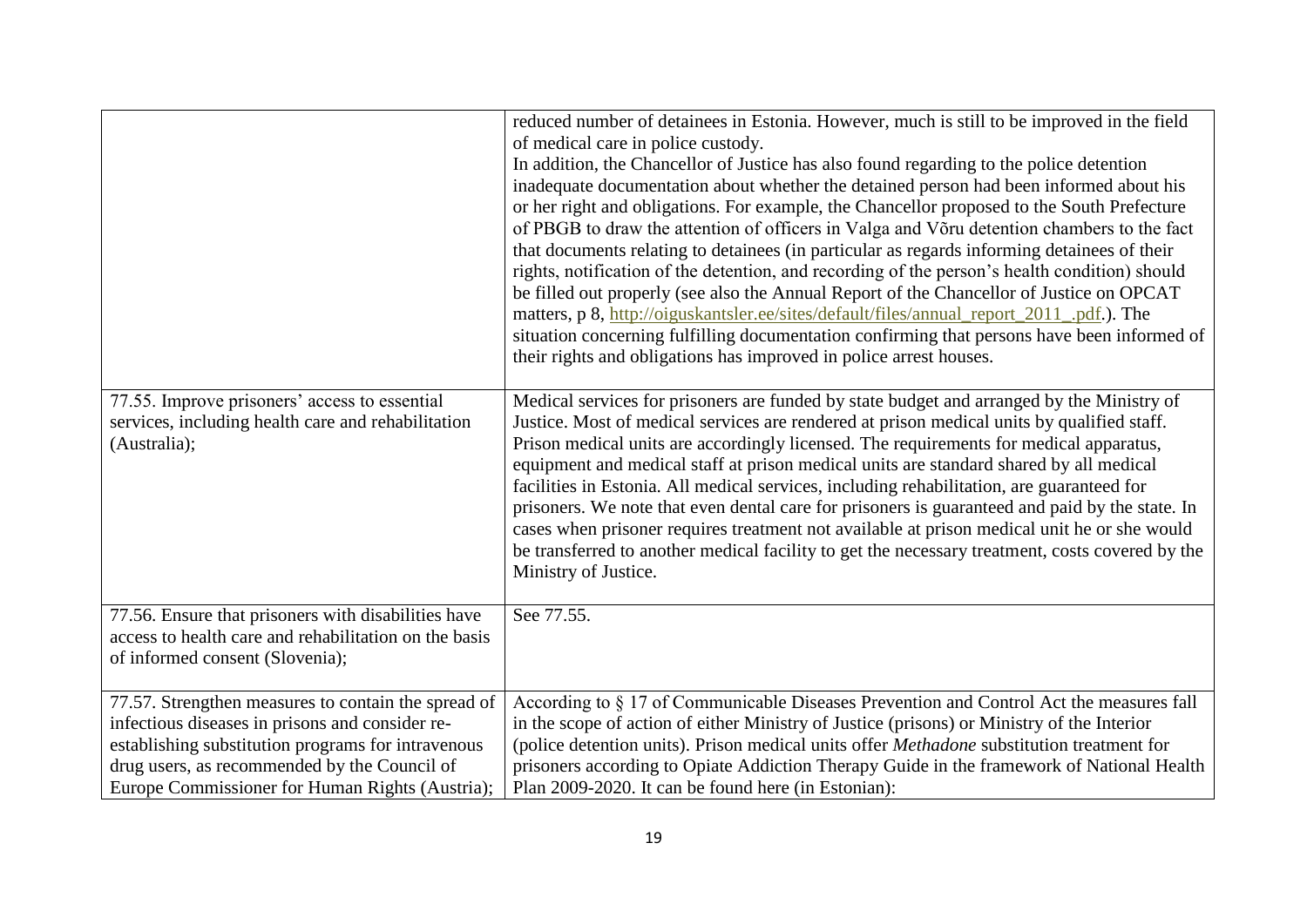|                                                                                                                                                                                                             | http://www.kliinikum.ee/psyhhiaatriakliinik/images/stories/ravijuhised/Opiaat-fin-ver.pdf.                                                                                                                                                                                                                                                                                                                                                                                                                                                                                                                                                     |
|-------------------------------------------------------------------------------------------------------------------------------------------------------------------------------------------------------------|------------------------------------------------------------------------------------------------------------------------------------------------------------------------------------------------------------------------------------------------------------------------------------------------------------------------------------------------------------------------------------------------------------------------------------------------------------------------------------------------------------------------------------------------------------------------------------------------------------------------------------------------|
| 77.58. Adopt the necessary legislation, and prohibit<br>any kind of violence against children, including<br>corporal punishment (Finland);                                                                  | New Child Protection Act will be submitted to the Government of Estonia in Spring 2014.<br>The Draft of the new Child Protection Act prohibits any kind of violence against children,<br>including corporal punishment.<br>Violence against children, including corporal punishment is criminalised and punishable<br>according to Penal Code<br>The Chancellor of Justice made a public address to the Minister of Social Affairs on<br>prohibition of corporal punishment of the child. Available at:<br>http://lasteombudsman.ee/en/chancellor-of-justices-public-address-to-the-minister-of-social-<br>affairs-on-prohibition-of-corporal. |
| 77.59. Intensify its efforts in terms of prevention,<br>sanction and eradication of all forms of violence<br>against women (Argentina);                                                                     | New strategy is in the process of formulation and it covers all the fields (prevention,<br>protection of victims, prosecution, and rehabilitation). Strategy in force is found in here:<br>http://www.just.ee/49973.                                                                                                                                                                                                                                                                                                                                                                                                                           |
| 77.60. Adopt specific legislation to combat<br>domestic violence, provide protection for its<br>victims, and swiftly prosecute perpetrators of such<br>violence (Islamic Republic of Iran);                 | Draft amendment to the Penal Code is in the Parliament.                                                                                                                                                                                                                                                                                                                                                                                                                                                                                                                                                                                        |
| 77.61. Consider elaborating a comprehensive<br>national plan to prevent and combat violence<br>against women, and consider the necessary<br>legislative updates (Brazil);                                   | Development Plan for the Reduction of Violence 2010-2014 covers also action to reduce the<br>violence against women is being implemented. Please find it at http://www.just.ee/49973.<br>New development plan for post-2014 years is in the process of formulation and it will cover<br>all the fields (prevention, protection of victims, prosecution, and rehabilitation). Draft<br>amendment to the Penal Code is in the Parliament.                                                                                                                                                                                                        |
| 77.62. Accelerate efforts aimed at fully<br>implementing the Development Plan for the<br>Reduction of Violence 2010-2014, with a view to,<br>among others, addressing violence against women<br>(Malaysia); | See 77.61.                                                                                                                                                                                                                                                                                                                                                                                                                                                                                                                                                                                                                                     |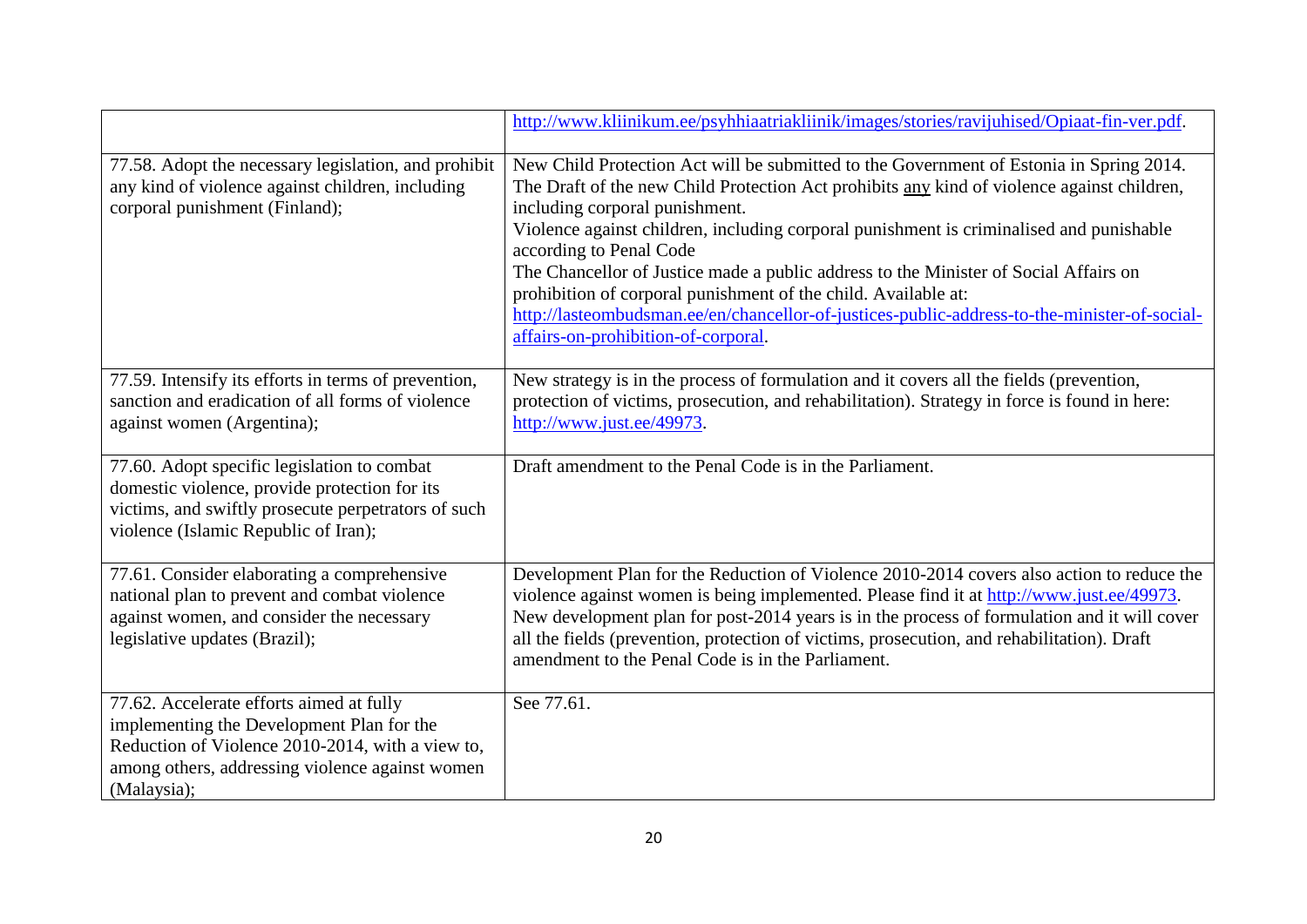| 77.63. Build on current efforts to address domestic<br>and sexual violence by promoting training and<br>public-awareness programmes, supporting the<br>establishment of shelters for victims, and ensuring<br>full implementation of<br>judicial mechanisms that allow adequate<br>investigations and punishment of perpetrators<br>(Canada); | See 77.61. |
|-----------------------------------------------------------------------------------------------------------------------------------------------------------------------------------------------------------------------------------------------------------------------------------------------------------------------------------------------|------------|
| 77.64. Take additional measures to prevent, combat<br>and appropriately sanction trafficking in human<br>beings (Republic of Moldova);                                                                                                                                                                                                        | See 77.14. |
| 77.65. Reinforce protection against trafficking in<br>persons by adopting specific legislative measures<br>to prevent, combat and punish human trafficking<br>(Canada);                                                                                                                                                                       | See 77.14. |
| 77.66. Adopt effective legal measures to combat<br>human trafficking, and swiftly prosecute<br>perpetrators of such crimes (Islamic Republic of<br>Iran);                                                                                                                                                                                     | See 77.14. |
| 77.67. Enact specific legislation regarding<br>trafficking in persons (United States of America);                                                                                                                                                                                                                                             | See 77.14. |
| 77.68. Criminalize human trafficking (Hungary);                                                                                                                                                                                                                                                                                               | See 77.14. |
| 77.69. Adopt effective measures to prevent, combat<br>and punish human trafficking (Hungary);                                                                                                                                                                                                                                                 | See 77.14. |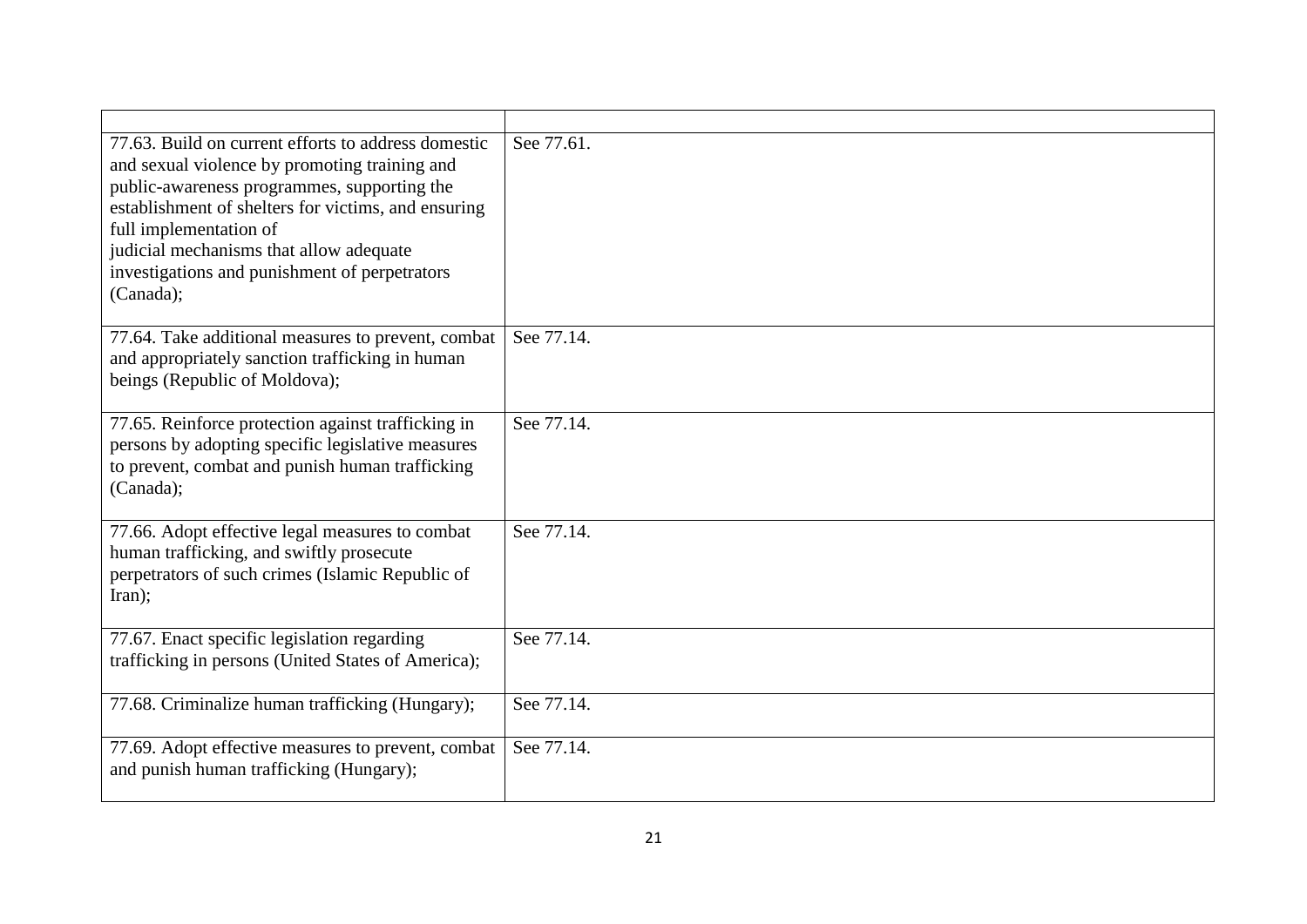| 77.70. Reinforce legislation and adopt effective<br>measures to prevent, combat and punish human<br>trafficking (Poland);                                                                                                                                      | See 77.14.                                                                                                                                                                                                                                                                                                                                                                                                                                                                                                      |
|----------------------------------------------------------------------------------------------------------------------------------------------------------------------------------------------------------------------------------------------------------------|-----------------------------------------------------------------------------------------------------------------------------------------------------------------------------------------------------------------------------------------------------------------------------------------------------------------------------------------------------------------------------------------------------------------------------------------------------------------------------------------------------------------|
| 77.71. Cooperate further with the task force against<br>trafficking in human beings of the Council of the<br>Baltic Sea States (Norway);                                                                                                                       | Cooperation in this field is regarded as very important. Moreover, Estonia will be chairing<br>the Council of the Baltic Sea States for a year from July 1, 2014.                                                                                                                                                                                                                                                                                                                                               |
| 77.72. Further increase its efforts to combat human<br>trafficking (Azerbaijan);                                                                                                                                                                               | See 77.14.                                                                                                                                                                                                                                                                                                                                                                                                                                                                                                      |
| 77.73. Ensure that persons with intellectual and<br>psycho-social disabilities are informed about<br>criminal proceedings and charges against them, and<br>enjoy the<br>right to a fair hearing, and to adequate and effective<br>legal assistance (Slovenia); | Participation of counsel throughout criminal proceedings is mandatory if due to his or her<br>mental or physical disability, the person is unable to defend himself or herself or if defence<br>is complicated due to such disability ( $\S$ 45 of Code of Criminal Proceedings).                                                                                                                                                                                                                               |
| 77.74. Investigate promptly, thoroughly and<br>impartially all acts of brutality and excessive use of<br>force by law enforcement personnel (Czech<br>Republic);                                                                                               | It is a rule that investigation is started if there is a suspicion of brutality or excessive use of<br>force by law enforcement personnel.<br>Victim of such brutality can make a complaint to the police (www.politsei.ee), Prosecutor's<br>Office (www.prokuratuur.ee). In order to prevent possible abuse and brutality, these issues<br>are systematically addressed by Chancellor of Justice (www.oiguskantsler.ee), also by<br>means of visits of chancellor to police stations and detention facilities. |
| 77.75. Conduct appropriate and impartial<br>investigations of excessive use of force by security<br>forces, prosecute and punish officers responsible,<br>and provide proper compensation to victims and<br>their families (Ecuador);                          | When there is a suspicion of the criminal offence, then the investigation is started. Victims<br>receive help through victim support services and the system is regulated in Victim Support<br>Act.                                                                                                                                                                                                                                                                                                             |
| 77.76. Investigate acts of brutality by law                                                                                                                                                                                                                    | When there is a suspicion of the criminal offence, then the investigation is started.                                                                                                                                                                                                                                                                                                                                                                                                                           |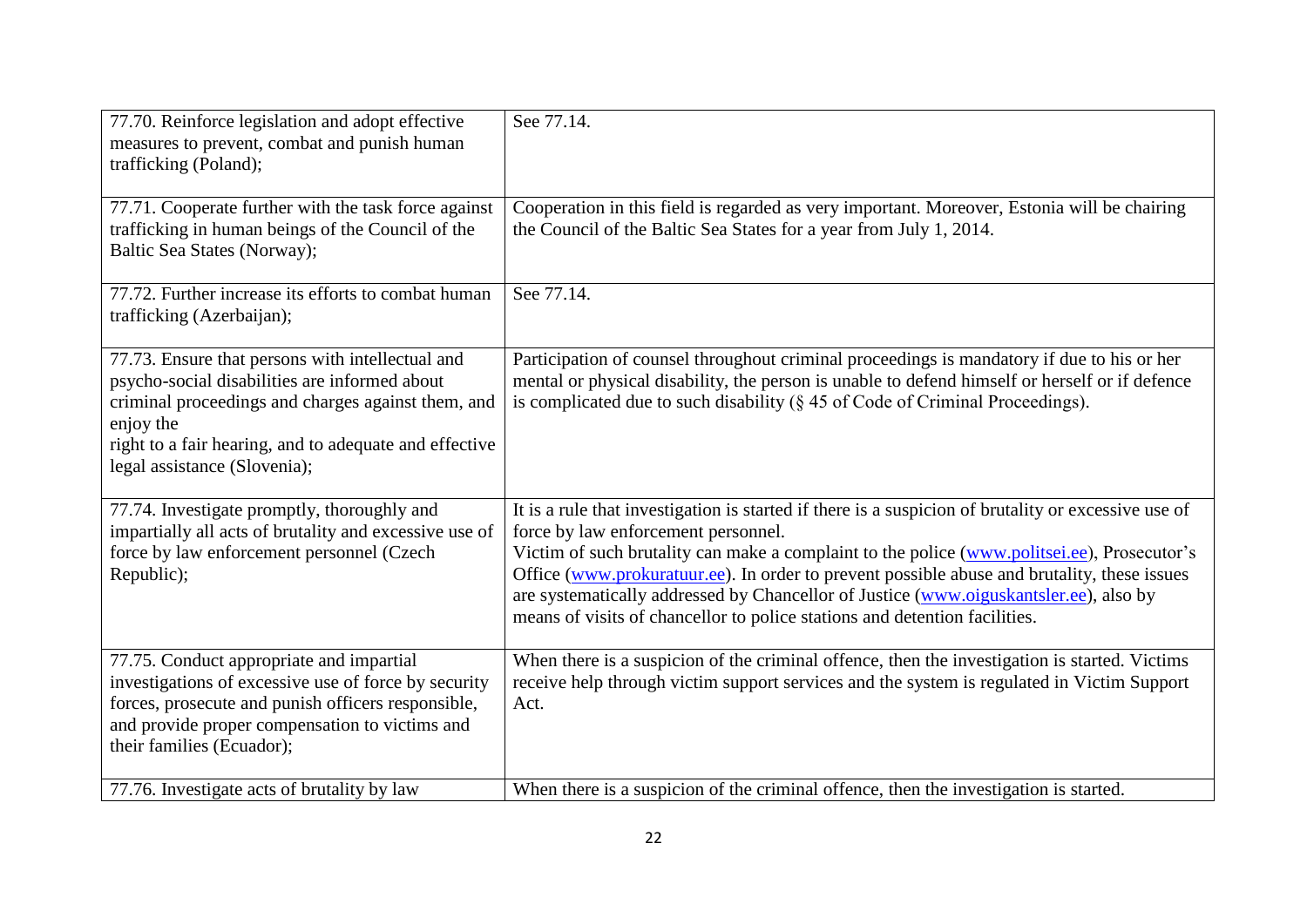| enforcement personnel (Islamic Republic of Iran);                                                                                                                                   |                                                                                                                                                                                                                                                                                                                                                                                                                                                                                                                                                                                                                                                                                                                                                                                                                                                                                                                                                                                                                                                                                                                                                |
|-------------------------------------------------------------------------------------------------------------------------------------------------------------------------------------|------------------------------------------------------------------------------------------------------------------------------------------------------------------------------------------------------------------------------------------------------------------------------------------------------------------------------------------------------------------------------------------------------------------------------------------------------------------------------------------------------------------------------------------------------------------------------------------------------------------------------------------------------------------------------------------------------------------------------------------------------------------------------------------------------------------------------------------------------------------------------------------------------------------------------------------------------------------------------------------------------------------------------------------------------------------------------------------------------------------------------------------------|
| 77.77. Ensure that the right of conscientious<br>objection to military service is upheld, and clarify<br>the grounds for acceptance or rejection of such<br>claims (Slovakia);      | The right of conscientious objection to military service is regulated by the Estonian<br>constitution and the Military Service Act. A person who refuses to serve in the Defence<br>Forces for religious or moral reasons has a duty to perform alternative service pursuant to<br>the procedure prescribed by the Military Service Act. Duration of the alternative service<br>may be from 8 to 12 months and its nature is civilian. According to the Military Services<br>Act the alternative service cannot be activities that require carrying a gun.                                                                                                                                                                                                                                                                                                                                                                                                                                                                                                                                                                                     |
| 77.78. Take additional measures to more actively<br>promote the full and equal participation of women<br>in bodies where members are elected or nominated<br>(Republic of Moldova); | The Ministry of Social Affairs is currently implementing the Estonian European Social Fund<br>programme "Promoting Gender Equality 2011-2013".<br>In the framework of this programme also awareness raising campaign to tackle gender<br>stereotypes was carried out. Among the activities of the campaign video clips were<br>developed to point out gender stereotypes in everyday occasions and their negative impact<br>on lives of women and men. Among the clips two also targeted gender stereotypes<br>concerning women in leadership positions.<br>The Ministry of Social Affairs is co-ordinating implementation of a gender equality and<br>work-life balance programme financed from the Norwegian Financial Mechanism 2009-<br>2014, being carried out in 2013-2015. Under the programme, in addition to other activities, a<br>small-grant scheme project competition will be carried out. Among the possible activities<br>suggested for project proposals also development and piloting of measures for improving the<br>gender balance among the executives and top executives in the private and public sector is<br>listed. |
| 77.79. Continue to adopt measures to effectively<br>reduce the drop-out rate of students so as to ensure<br>comprehensive realization of the right to education<br>(China);         | To support students, educational support services' network has been developed (incl. special<br>educational, psychological, social pedagogical and career counselling).                                                                                                                                                                                                                                                                                                                                                                                                                                                                                                                                                                                                                                                                                                                                                                                                                                                                                                                                                                        |
| 77.80. Take new measures to continue to reinforce<br>human rights education and training (Republic of                                                                               | Human rights as a topic are integrated into National Curriculum of Estonia. Both knowledge<br>and competences about human rights are expected as a learning result.                                                                                                                                                                                                                                                                                                                                                                                                                                                                                                                                                                                                                                                                                                                                                                                                                                                                                                                                                                            |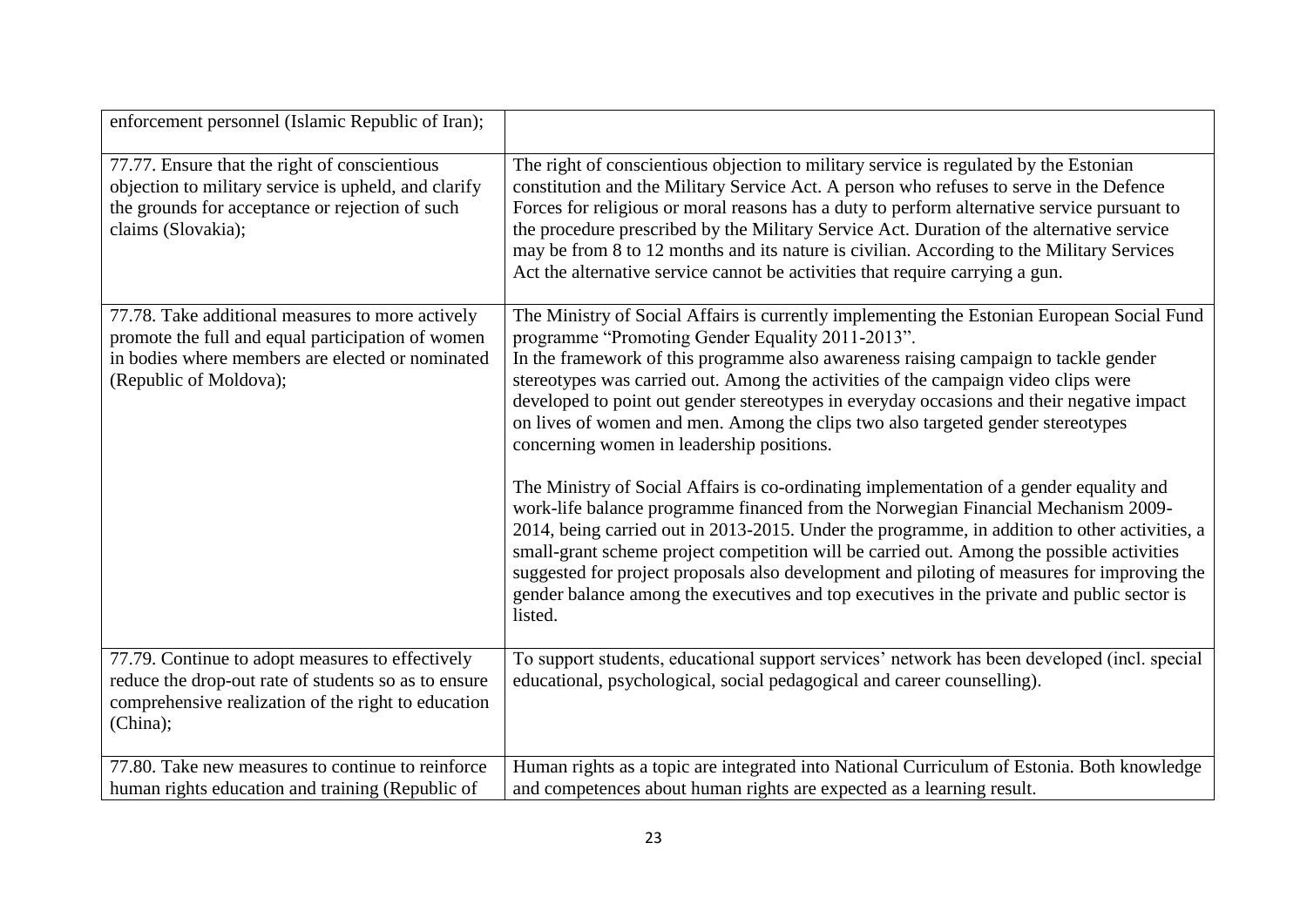| Moldova);                                                                                                                                                                                                                                   |                                                                                                                                                                                                                                                                                                                                                                                                                                                                                                                                                                                                                                                                                                                                                                                                                                                                                                                                                                                                                                                                                                                                                                                                                                                                                                                                                                                                                                                                                                                                                                                                                                                                                                                                                                                                                                                                                                                                                                                                                                                      |
|---------------------------------------------------------------------------------------------------------------------------------------------------------------------------------------------------------------------------------------------|------------------------------------------------------------------------------------------------------------------------------------------------------------------------------------------------------------------------------------------------------------------------------------------------------------------------------------------------------------------------------------------------------------------------------------------------------------------------------------------------------------------------------------------------------------------------------------------------------------------------------------------------------------------------------------------------------------------------------------------------------------------------------------------------------------------------------------------------------------------------------------------------------------------------------------------------------------------------------------------------------------------------------------------------------------------------------------------------------------------------------------------------------------------------------------------------------------------------------------------------------------------------------------------------------------------------------------------------------------------------------------------------------------------------------------------------------------------------------------------------------------------------------------------------------------------------------------------------------------------------------------------------------------------------------------------------------------------------------------------------------------------------------------------------------------------------------------------------------------------------------------------------------------------------------------------------------------------------------------------------------------------------------------------------------|
| 77.81. Continue the implementation of bilingual<br>education with adequate resources (Latvia);                                                                                                                                              | Quality in the implementation of bilingual education is well covered in national language<br>immersion program. Special targeted national centre of language immersion is continuously<br>supported by the Ministry of Education and Research of Estonia.                                                                                                                                                                                                                                                                                                                                                                                                                                                                                                                                                                                                                                                                                                                                                                                                                                                                                                                                                                                                                                                                                                                                                                                                                                                                                                                                                                                                                                                                                                                                                                                                                                                                                                                                                                                            |
| 77.82. Take all necessary measures to continue the<br>effective implementation of the Integration<br>Strategy and increase involvement of<br>representatives of minority groups and civil society<br>throughout this process (Netherlands); | At the end of 2012 the Estonian Government approved the commencement of drafting the<br>new integration strategy for the new programming period (2014-2020). The Steering Group<br>for the new strategy includes 8 Ministries, representatives of state institutions and local<br>governments.<br>Expert Committee are formed mainly of persons with immigrant background in order to<br>engage different target groups <sup>1</sup> and stakeholders in the formulation and implementation of<br>integration policy. Involvement was created through several discussion platforms, so that in<br>the drafting process the strategic partners in the field of integration were reached a common<br>understanding of strategic objectives and the roles and responsibilities in striving towards<br>the objectives.<br>Trilingual web portal <sup>2</sup> was created to inform and engage the wider public. The new Strategy<br>of Integration and Social Cohesion in Estonia will be completed by May 2014 and after its<br>approval by the government it will be implemented and regularly monitored.<br>Given the diversity of the target populations of the integration policy and the current socio-<br>economic situation of Estonian society, three different broader lines of action may be<br>differentiated in the field of integration. Firstly, improvement of all society's openness and<br>shaping of attitudes to embrace integration. Secondly, continuing support to poorly<br>integrated permanent residents of foreign origin in their active social integration. Thirdly,<br>support for the adaptation and integration of new immigrants.<br>As a horizontal field, integration requires cross-sectoral cooperation. Integration is<br>addressed as a multi-way process, where the preservation of the ethnic identity and culture<br>of ethnic groups is supported and more equal opportunities for subsistence and participation<br>in social life are created through improving state language skills. There are no separate |
|                                                                                                                                                                                                                                             | strategies for specific ethnic groups; the Integration Strategy is implemented to include all                                                                                                                                                                                                                                                                                                                                                                                                                                                                                                                                                                                                                                                                                                                                                                                                                                                                                                                                                                                                                                                                                                                                                                                                                                                                                                                                                                                                                                                                                                                                                                                                                                                                                                                                                                                                                                                                                                                                                        |

<sup>&</sup>lt;sup>1</sup> http://www.praxis.ee/fileadmin/tarmo/Projektid/Valitsemine\_ja\_kodanikeühiskond/MISA\_raport\_ENGL\_.pdf<br><sup>2</sup> http://www.integratsioon.ee/en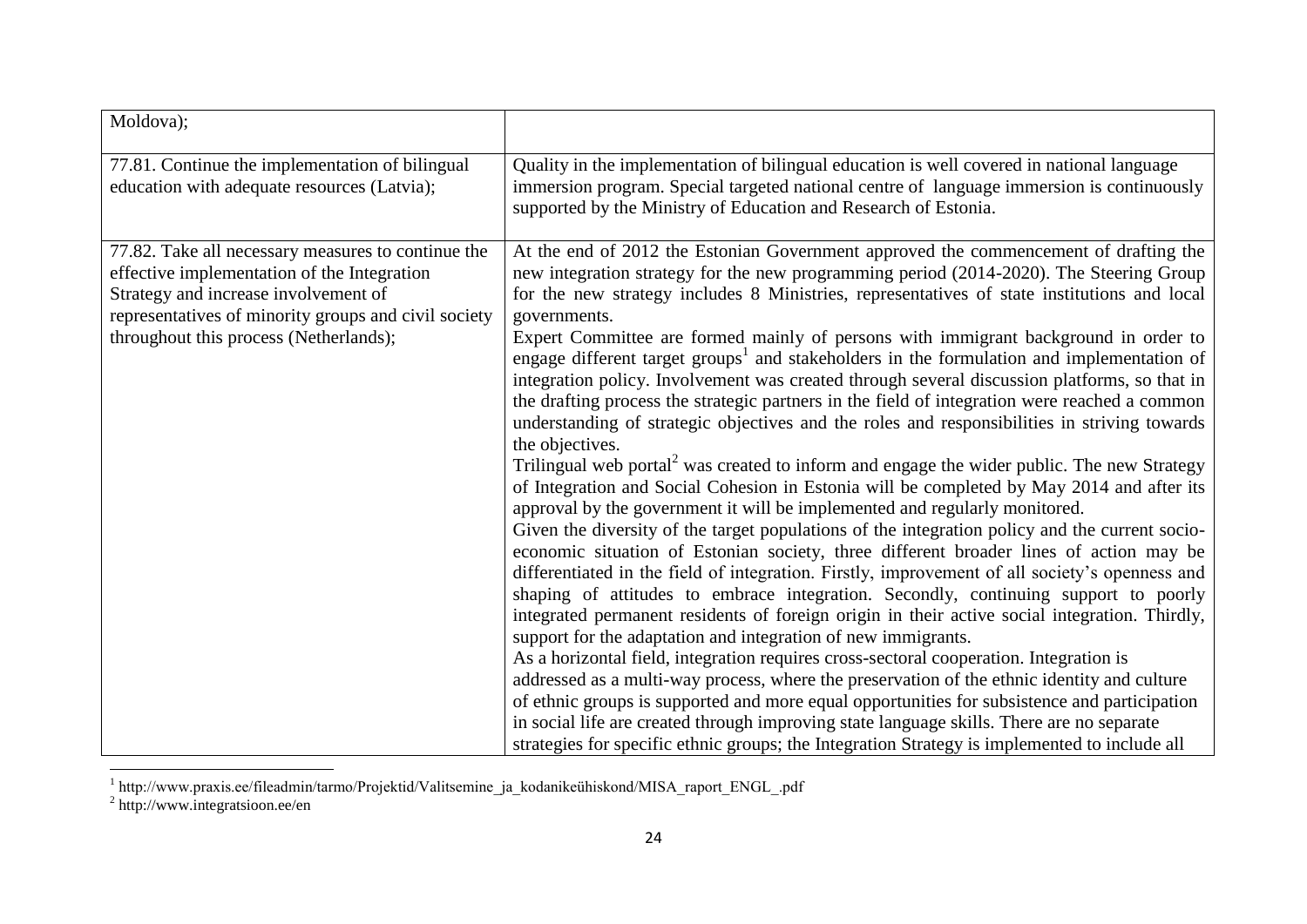|                                                                                                                                                                                                                                                                   | the ethnic groups in the society.<br>Ministry of Education and Research supports systematically both formal and non-formal<br>learning activities which lead to more coherence integration of society (language learning;<br>multilingual activities etc). The activities are based on systematic analysis and scientific<br>research of so far implemented activities.                                                                                                                                                                                                                                                                                                                                                                                                                                                                                                                                                                                                                                                                                                                                                                                                                                                                                                                                                                                                                                                                                                                                                                                                                                                                                                                                                                                                                                                                                                                                                                                                                                                                                                                                                                                                                                                                                                                                                                                                                                      |
|-------------------------------------------------------------------------------------------------------------------------------------------------------------------------------------------------------------------------------------------------------------------|--------------------------------------------------------------------------------------------------------------------------------------------------------------------------------------------------------------------------------------------------------------------------------------------------------------------------------------------------------------------------------------------------------------------------------------------------------------------------------------------------------------------------------------------------------------------------------------------------------------------------------------------------------------------------------------------------------------------------------------------------------------------------------------------------------------------------------------------------------------------------------------------------------------------------------------------------------------------------------------------------------------------------------------------------------------------------------------------------------------------------------------------------------------------------------------------------------------------------------------------------------------------------------------------------------------------------------------------------------------------------------------------------------------------------------------------------------------------------------------------------------------------------------------------------------------------------------------------------------------------------------------------------------------------------------------------------------------------------------------------------------------------------------------------------------------------------------------------------------------------------------------------------------------------------------------------------------------------------------------------------------------------------------------------------------------------------------------------------------------------------------------------------------------------------------------------------------------------------------------------------------------------------------------------------------------------------------------------------------------------------------------------------------------|
| 77.83. Continue Estonia's successful integration<br>policy by, inter alia, implementing the State<br>Integration Programme for 2008-2013 and continue<br>efforts to improve the knowledge of the State<br>language among the non-Estonian population<br>(Latvia); | According to EIM 2011 (the integration monitoring of the society of Estonia), proficiency in<br>the state language of non-Estonian speaking residents is improving slowly but definitely. In<br>parallel with the transition of Russian-language upper secondary schools to the state<br>language, knowledge of Estonian and the level of Estonian-language tuition has gradually<br>improved in kindergartens and basic schools with Russian-language teaching. A positive<br>trend, according to EIM 2011, is that compared to 2008, the number of people preferring no<br>citizenship at all has dropped from 16% to 6%. Since 2013, all upper secondary schools with<br>Russian-language tuition have transferred to the teaching of subjects in Estonian; in 2014,<br>transition to Estonian-language tuition will begin at the vocational education level.<br>However, about 20% of the Estonian school population is still in Russian schools at the<br>basic education level. Hence, there are some distinct activities in the realm of education,<br>which are directed towards integration: extension of integrated subject and language<br>teaching (incl. the development of language immersion programmes), support to the<br>teaching of Estonian language and Estonian-language tuition in Russian schools and to<br>pupils in Estonian-language schools whose mother tongue differs from the tuition language.<br>Integration is supported both by the planned training of teachers and school principals as<br>well as other activities under the life-long learning programme. In future, more attention<br>should be paid to the approximation of schools with different tuition languages through joint<br>activities.<br>The Language Education Policy Profile attempts to build on, and strengthen, reforms that<br>are already underway in Estonia. There are constitutional guarantees of support for minority<br>groups who wish to maintain their own language and culture. "Sunday schools" supported<br>from the state exist for many of the ethnic minorities languages in Estonia.<br>Observing the quality of state language learning among non-Estonian speaking pupils in<br>public schools is one of the priorities of the Ministry of Education and Research of Estonia.<br>If the quality is below national expectations (i.e. poor exam results, not qualified teachers |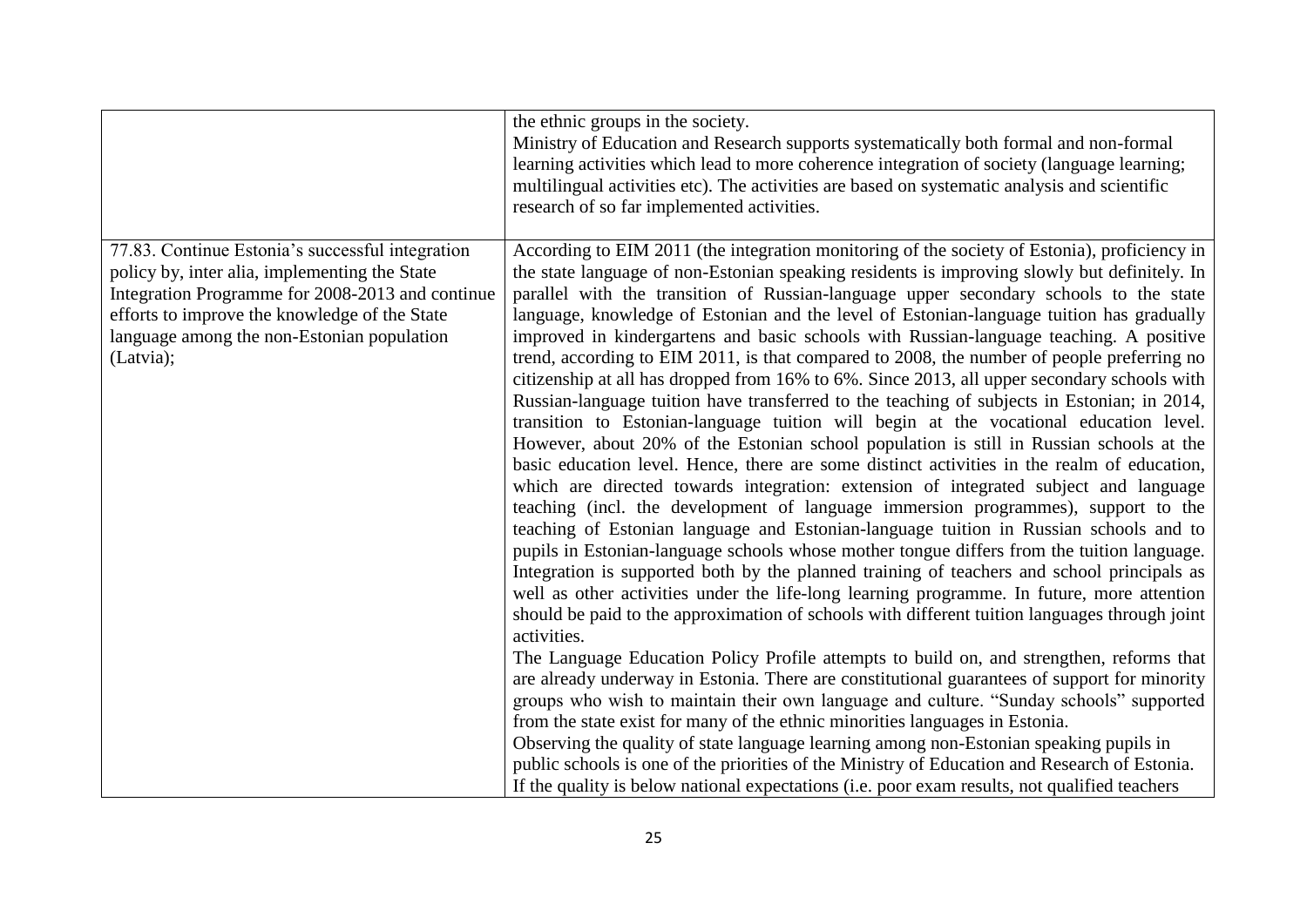|                                                                                                                                            | etc.), national level case-based measures are implemented.                                                                                                                                                                                                                                                                                                                                                                                                                                                                                                                                                                                                                                                                                                                                                                                                                                                                                                                                                                                                                                                                                                                                                                                                                                                                                                                                                                                                                                                                                                                                                                                                                                                                                                                                                                                                                                                                                                                                            |
|--------------------------------------------------------------------------------------------------------------------------------------------|-------------------------------------------------------------------------------------------------------------------------------------------------------------------------------------------------------------------------------------------------------------------------------------------------------------------------------------------------------------------------------------------------------------------------------------------------------------------------------------------------------------------------------------------------------------------------------------------------------------------------------------------------------------------------------------------------------------------------------------------------------------------------------------------------------------------------------------------------------------------------------------------------------------------------------------------------------------------------------------------------------------------------------------------------------------------------------------------------------------------------------------------------------------------------------------------------------------------------------------------------------------------------------------------------------------------------------------------------------------------------------------------------------------------------------------------------------------------------------------------------------------------------------------------------------------------------------------------------------------------------------------------------------------------------------------------------------------------------------------------------------------------------------------------------------------------------------------------------------------------------------------------------------------------------------------------------------------------------------------------------------|
|                                                                                                                                            | See also 80.20 and 77.82.                                                                                                                                                                                                                                                                                                                                                                                                                                                                                                                                                                                                                                                                                                                                                                                                                                                                                                                                                                                                                                                                                                                                                                                                                                                                                                                                                                                                                                                                                                                                                                                                                                                                                                                                                                                                                                                                                                                                                                             |
| 77.84. Continue to implement appropriate, efficient<br>policies to facilitate the integration of all its ethnic<br>communities (Slovakia); | Ministry of Education and Research implement special integration measures for foreign<br>background immigrants, who have lived in Estonia less than 3 years. Also learning of ethnic<br>language and culture is supported.<br>See 77.82.                                                                                                                                                                                                                                                                                                                                                                                                                                                                                                                                                                                                                                                                                                                                                                                                                                                                                                                                                                                                                                                                                                                                                                                                                                                                                                                                                                                                                                                                                                                                                                                                                                                                                                                                                              |
| 77.85. Resolve the problem of persons without<br>citizenship, and prevent such cases from arising in<br>the future (Ecuador);              | The citizenship policy of the Republic of Estonia has been stable since the restoration of its<br>independence, supporting the protection of statehood and constitutional order of Estonia.<br>The principles of Estonian citizenship policy are enacted in the Constitution of the Republic<br>of Estonia and the Citizenship Act. Section 1 of Article 8 of the Constitution enacts that<br>every child of whose parent's one is an Estonian citizen has the right to Estonian citizenship<br>by birth. The Citizenship Act regulates in more detail the general principles of the Estonian<br>citizenship enacted in the Constitution.<br>Currently the main trend of the state policy is to minimize the number of persons with<br>undetermined citizenship. Encourage long term residents to become Estonian citizens. The<br>main target group is children with undetermined citizenship under 15 years of age.<br>A minor under 15 years of age who was born in Estonia after 26 February 1992 shall acquire<br>Estonian citizenship by naturalisation if the parents have legally resided in Estonia for at<br>least 5 years, the parents are not citizens of any other state, a minor is staying in Estonia<br>permanently and a minor is not citizen of any other state. It means that children born to<br>persons with undetermined citizenship residing permanently in Estonia do not acquire<br>Estonian citizenship automatically. An application on their behalf needs to be launched by<br>their parents.<br>Since February 2008 the parents of a child with undetermined citizenship are informed when<br>registering the birth of the child of the possibility to apply Estonian citizenship for the child.<br>They are handed out information materials and afterwards the Police and Border Guard<br>Board will get in touch with the parents and provide more detailed personal counselling.<br>Since November 2011 Police and Border Guard Board receive daily information from |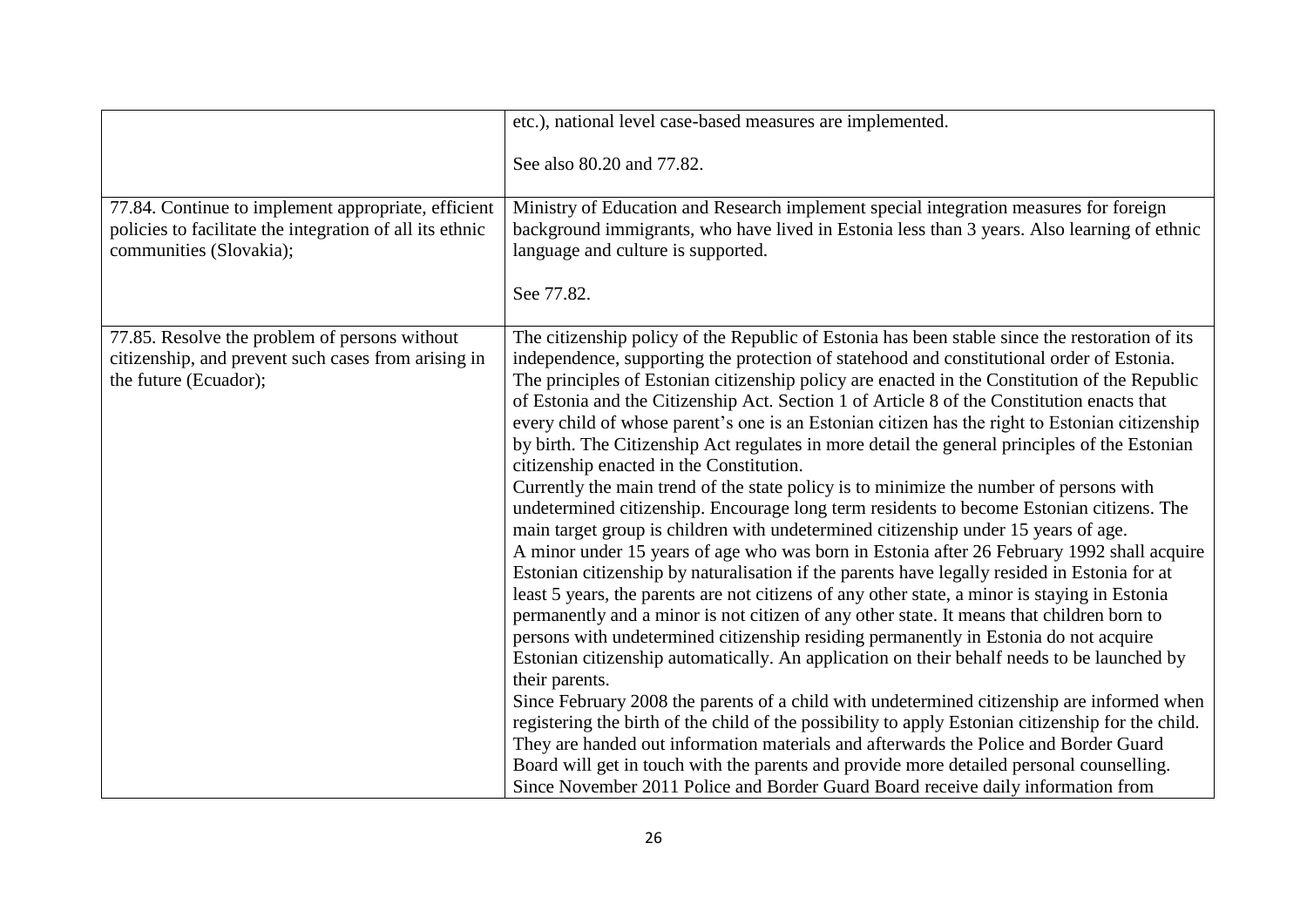|                                                                                                                                                                                                                                                      | Population Register through $X$ -tee <sup>3</sup> about new-born children and their parents. To determine<br>person's Estonian citizenship certain procedures will be followed by Police and Border<br>Guard Board, using the data received. If the new-born child did not acquire Estonian<br>citizenship by birth, Police and Border Guard Board will send to the parents a letter, where<br>parents are informed of the need to apply for a residence permit for the child, and also are<br>informed of the possibility to apply Estonian citizenship for the child.<br>Also the Prefectures of Police and Border Guard Board are informing the persons with<br>undetermined citizenship that they have the possibility to apply Estonian citizenship for<br>themselves and their children.<br>We are of the opinion that relevant prerequisites have been created in the Citizenship Act for<br>the avoidance of statelessness of children.<br>The Government of Estonia continues to support projects on civic education that support the<br>building of a common state and citizenship identity and that inform people of foreign origin<br>without Estonian citizenship about the opportunities provided by this citizenship. People of<br>undetermined citizenship have been informed (by mail, e-mail and in spoken<br>communication) about options to gain Estonian citizenship for themselves and their<br>children. |
|------------------------------------------------------------------------------------------------------------------------------------------------------------------------------------------------------------------------------------------------------|---------------------------------------------------------------------------------------------------------------------------------------------------------------------------------------------------------------------------------------------------------------------------------------------------------------------------------------------------------------------------------------------------------------------------------------------------------------------------------------------------------------------------------------------------------------------------------------------------------------------------------------------------------------------------------------------------------------------------------------------------------------------------------------------------------------------------------------------------------------------------------------------------------------------------------------------------------------------------------------------------------------------------------------------------------------------------------------------------------------------------------------------------------------------------------------------------------------------------------------------------------------------------------------------------------------------------------------------------------------------------------------------------------------------------------|
| 77.86. Take effective steps to ensure greater<br>participation of minorities in public life, and review<br>available remedies for victims of racial<br>discrimination and incitement to hatred, in<br>particular against Roma communities (Austria); | The sectored development plan "Integrating Estonia 2020" supports practical contacts<br>between people, especially young people, living in different regions and having different<br>linguistic and cultural backgrounds, and involves people with foreign background and their<br>organisations (incl. folk culture societies) in active social life (incl. through involvement at<br>the local level). Furthermore, support is provided to cooperation, training and media<br>activities of organisations, which have contacts with the target group in local governments<br>with a high number of residents with different ethnic backgrounds, where such activities<br>support the perpetuation in society of values and attitudes oriented at openness and mutual<br>understanding.                                                                                                                                                                                                                                                                                                                                                                                                                                                                                                                                                                                                                                        |

<sup>3&</sup>lt;br><sup>3</sup> X-tee in Estonian, X-Road in English – Data Exchange Layer, a platform-independent secure standard enables trustworthy communication between Estonian public sector information systems., see also <https://www.ria.ee/en/>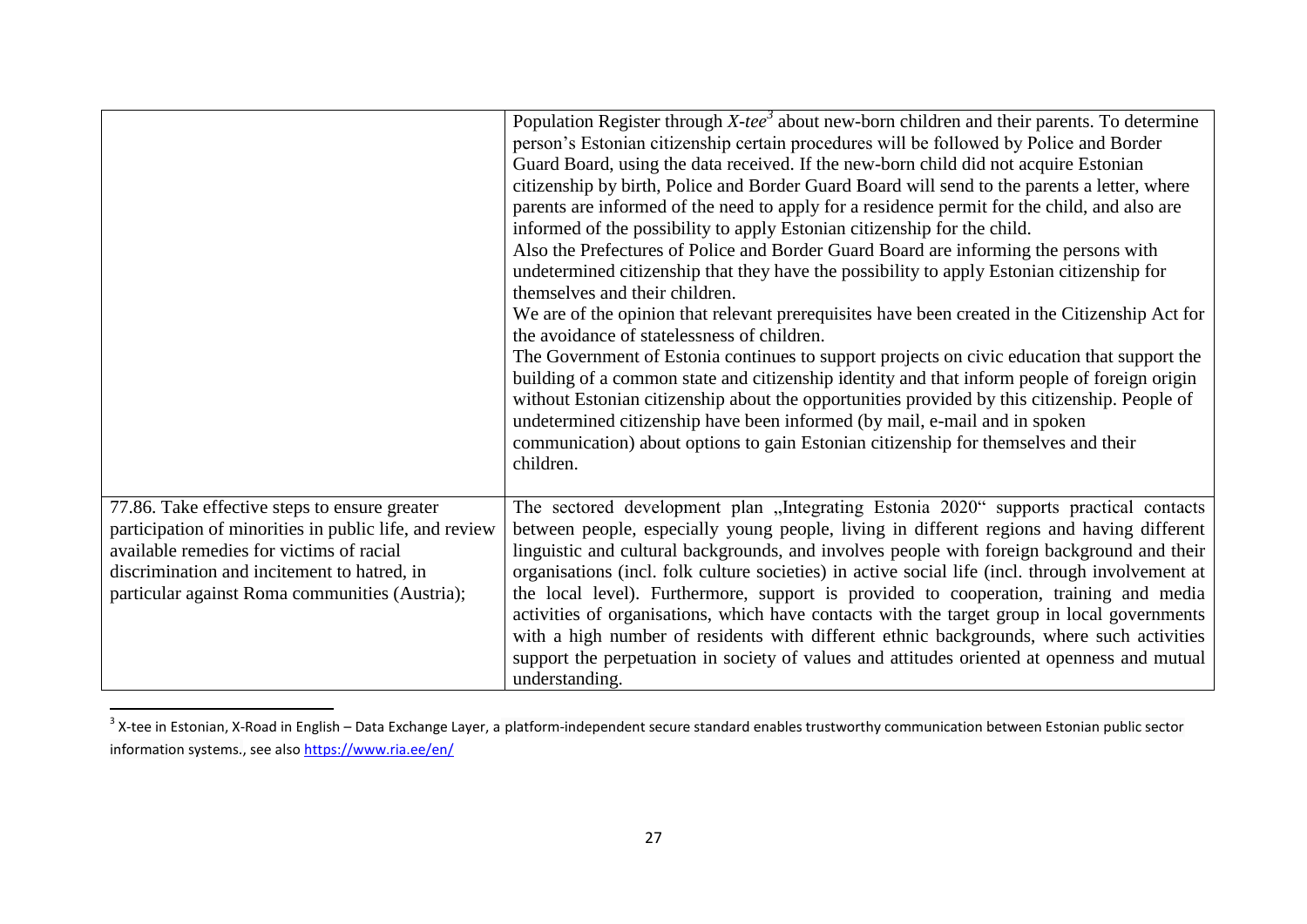|                                                                                                                                                                                                                                         | Estonian Ministry of Culture had formed the informal national Roma working group of the<br>officials from several ministries, local governments and Roma representatives. The aim of<br>the working group is to discuss the problems related to Roma and offer solutions to these<br>problems. Two main tasks are underlined: first, information and data gathering and research<br>about the Roma people and raising public awareness about Roma, their culture, living<br>conditions, etc. Ministry of Education and Research and research has launched a research<br>project to gather information about the amount of Roma students and their problems in<br>education system. Main problems are teachers' insufficient preparation for supporting Roma<br>students in education system and low involvement of parents. |
|-----------------------------------------------------------------------------------------------------------------------------------------------------------------------------------------------------------------------------------------|-----------------------------------------------------------------------------------------------------------------------------------------------------------------------------------------------------------------------------------------------------------------------------------------------------------------------------------------------------------------------------------------------------------------------------------------------------------------------------------------------------------------------------------------------------------------------------------------------------------------------------------------------------------------------------------------------------------------------------------------------------------------------------------------------------------------------------|
|                                                                                                                                                                                                                                         | The exhibition about Roma was launched in 2012 which gives an overview of Estonian<br>Roma history, culture and everyday life in by word and image. The material and information<br>collected during the exhibition preparation process is very valuable to create better<br>awareness about Roma and have thus longer term social impact.<br>See also 77.82.                                                                                                                                                                                                                                                                                                                                                                                                                                                               |
|                                                                                                                                                                                                                                         |                                                                                                                                                                                                                                                                                                                                                                                                                                                                                                                                                                                                                                                                                                                                                                                                                             |
| 77.87. Pay special attention to the rights of Roma<br>children to education, and implement the relevant<br>policy instruments to ensure their enjoyment of the<br>rights as enshrined in the Estonian Constitution<br>(Finland);        | The development plan "Integrating Estonia 2020" is based on the Estonian Constitution<br>under which everyone has the right to preserve his or her ethnic identity, and no one may be<br>discriminated against on the basis of nationality, race, colour, sex, language, origin, religion,<br>political or other views, property or social status, or on other grounds.                                                                                                                                                                                                                                                                                                                                                                                                                                                     |
|                                                                                                                                                                                                                                         | See also 77.42, 77.49 and 77.82.                                                                                                                                                                                                                                                                                                                                                                                                                                                                                                                                                                                                                                                                                                                                                                                            |
| 77.88. Continue its efforts to improve the reception<br>conditions of asylum seekers, including the<br>provision of free legal aid, in particular to those<br>who apply for asylum at the border, and those in<br>detention (Slovakia); | Estonia continues to improve the reception conditions of asylum seekers.<br>Accommodation centre for asylum seekers was moved from Illuka parish to Väike-Maarja<br>parish at the beginning of 2014. At the new location, asylum seekers have better access to<br>public services like health care services, school, leisure activities, public transportation and<br>etc. Also better conditions for asylum-seekers with special needs are ensured. See their<br>website at http://www.hoolekandeteenused.ee/vk/pages/eng/accommodation-centre.php.<br>We would like to note that we plan to use support of the Asylum, Migration and Integration<br>Fund in order to improve competence of the persons providing the state legal aid in the<br>particular field, thus improving the quality of services.                  |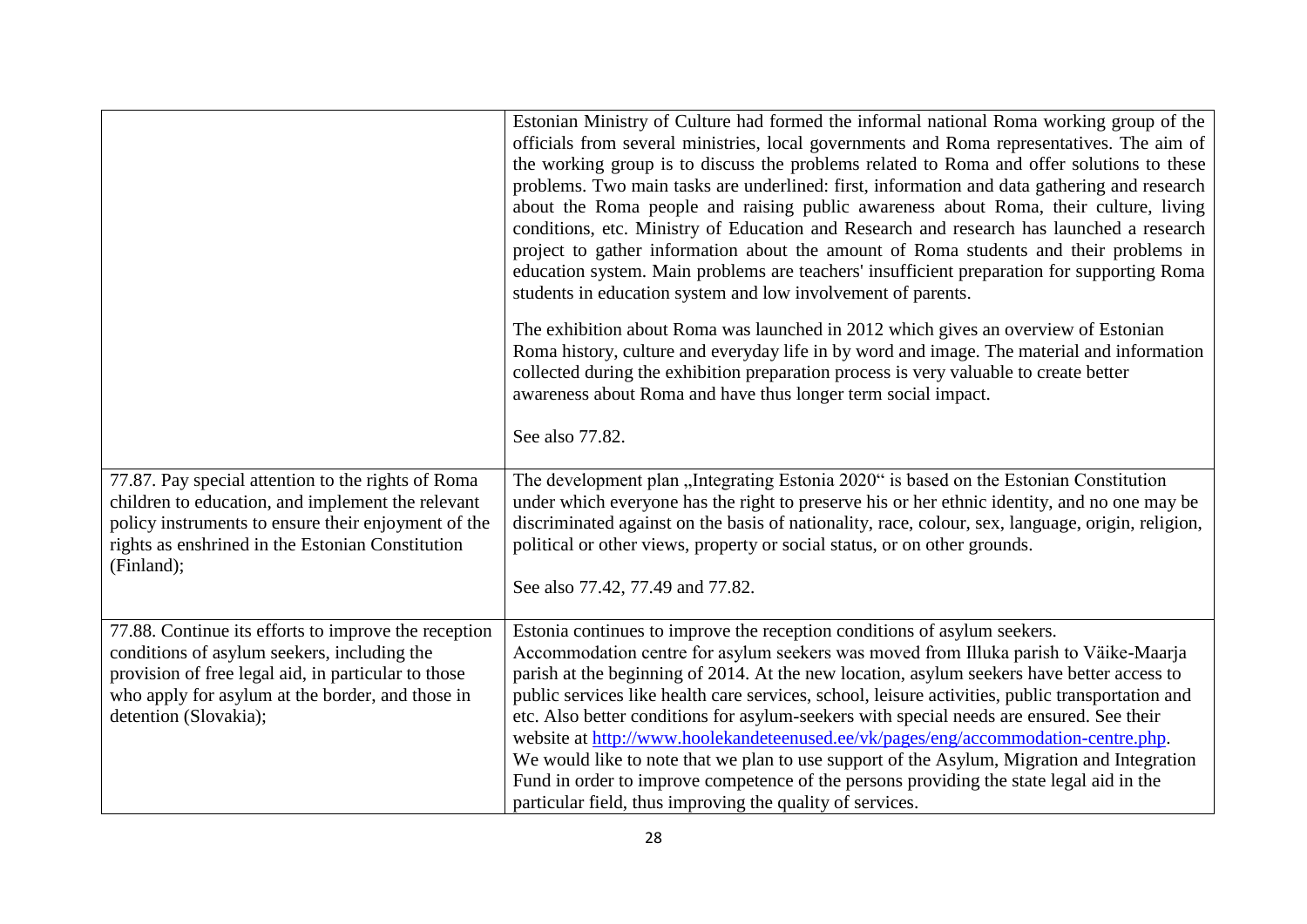| 79.1. Sign and ratify CED as soon as possible, and<br>fully recognize the competence of the Committee<br>on Enforced Disappearances (France);                                | See 77.10.                                                                                                                                                                                                                                                              |
|------------------------------------------------------------------------------------------------------------------------------------------------------------------------------|-------------------------------------------------------------------------------------------------------------------------------------------------------------------------------------------------------------------------------------------------------------------------|
| 79.2. Consider ratifying OP-CEDAW (Brazil);                                                                                                                                  | Estonia is preparing for the national procedures for ratifying the OP-CEDAW.                                                                                                                                                                                            |
| 79.3. Sign and ratify the Optional Protocol to the<br>International Covenant on Economic, Social and<br>Cultural Rights (OP-ICESCR), OP-CEDAW, OP-<br>CRPD, and CED (Spain); | Estonia is considering the recommendation to sign and ratify the Optional Protocol to the<br>International Covenant on Economic, Social and Cultural Rights (OP-ICESCR).<br>See also 77.1, 79.1 and 79.2.                                                               |
| 79.4. Ratify OP-CEDAW (Argentina);                                                                                                                                           | See 79.2.                                                                                                                                                                                                                                                               |
| 79.5. Sign and ratify OP-ICESCR, and OP-<br>CEDAW (Ecuador);                                                                                                                 | See 79.2 and 79.3.                                                                                                                                                                                                                                                      |
| 79.6. Recognize the competence of the Committee<br>against Torture as provided for in articles 21 and<br>22 of CAT (France);                                                 | The analysis on the recognition of the competence of the Committee against Torture as<br>provided for in Articles 21 and 22 of CAT, is still underway. Estonia will report to the<br>Committee on the Implementation of the Convention against Torture later this year. |
| 79.7. Establish a human rights institution<br>accredited by the International Coordinating<br>Committee (Algeria);                                                           | See 77.15.                                                                                                                                                                                                                                                              |
| 79.8. Establish a national human rights institution<br>accredited by the International Coordinating<br>Committee (Denmark);                                                  | See 77.15.                                                                                                                                                                                                                                                              |
| 79.9. Make efforts to obtain accreditation for a<br>national human rights institution that complies with                                                                     | See 77.15.                                                                                                                                                                                                                                                              |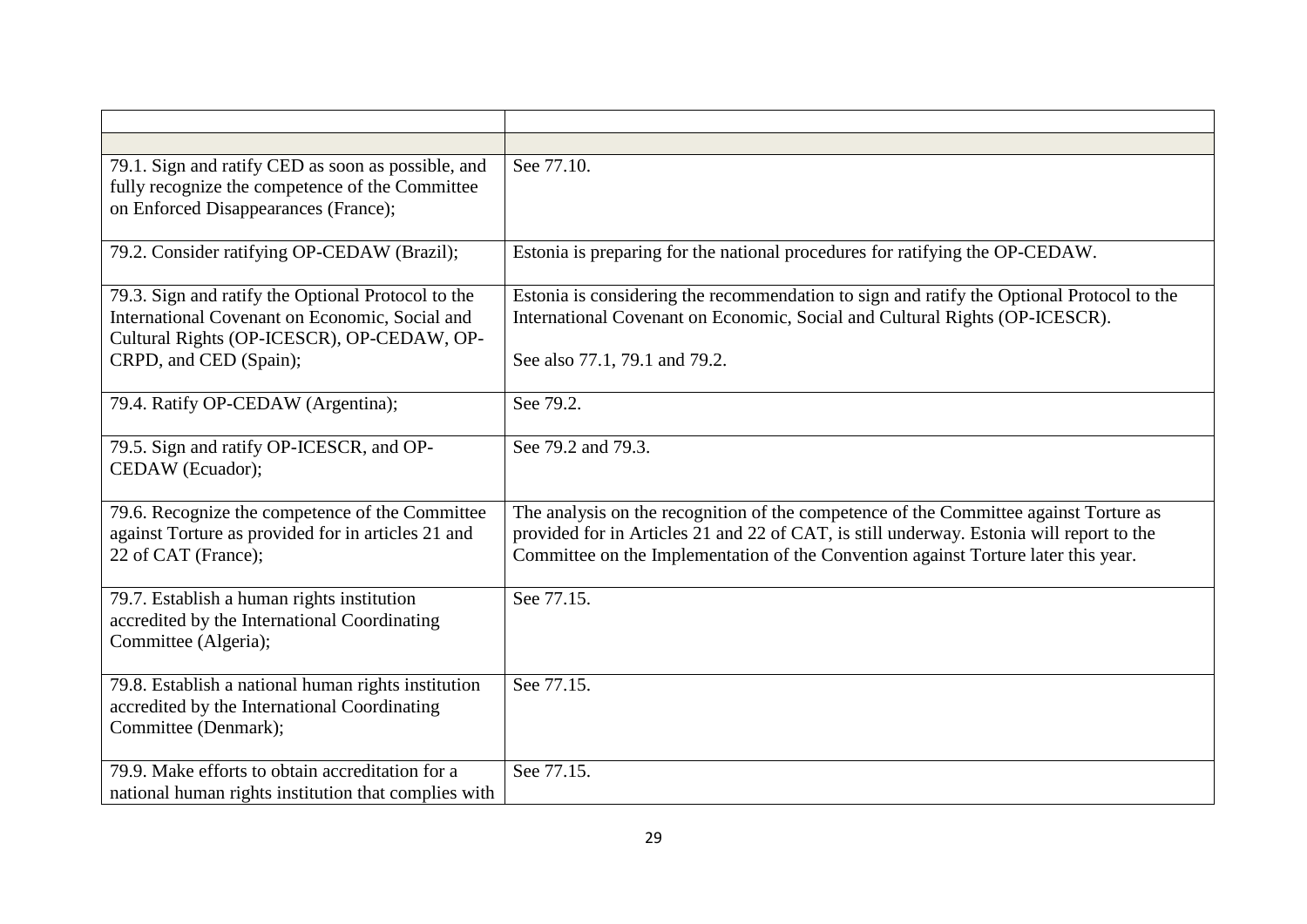| the Paris Principles from the International<br>Coordinating Committee (Poland);                                                                        |                                                                                                                                                                                                                                                                                                                                                                                                                                                                                                                                                                                                                                                            |
|--------------------------------------------------------------------------------------------------------------------------------------------------------|------------------------------------------------------------------------------------------------------------------------------------------------------------------------------------------------------------------------------------------------------------------------------------------------------------------------------------------------------------------------------------------------------------------------------------------------------------------------------------------------------------------------------------------------------------------------------------------------------------------------------------------------------------|
| 79.10. Expedite action to establish the Gender<br>Equality Council (Ghana);                                                                            | See 77.29.                                                                                                                                                                                                                                                                                                                                                                                                                                                                                                                                                                                                                                                 |
| 79.11. Increase the resources allocated to the<br><b>Commissioner for Gender Equality and Equal</b><br>Treatment as a matter of priority (Norway);     | See 77.25.                                                                                                                                                                                                                                                                                                                                                                                                                                                                                                                                                                                                                                                 |
| 79.12. Speed up the process to adopt the<br>Development Plan for Children and Families 2011-<br>2020 (Azerbaijan);                                     | Estonian Government adopted in the end of 2011 the Strategy of Children and Families<br>2012-2020. The main objective of the Strategy is to improve the well-being and quality of<br>living of children and families, thereby promoting the birth of children. Five strategic<br>objectives have been set for the achievement of the main objective:                                                                                                                                                                                                                                                                                                       |
|                                                                                                                                                        | 1. The Estonian child and family policy is knowledge-based and uniform in order to support<br>the sustainability of society;<br>2. Estonia is a country that supports positive parenting and offers the necessary support to<br>raising children and being a parent in order to improve the quality of living and future of<br>children;<br>3. The rights of children are guaranteed and a functional child protection system is created<br>in order to value each child and the kind of safe environment that supports the development<br>and welfare of children.<br>4. Estonia has a system of combined benefits and services that support the adequate |
|                                                                                                                                                        | economic coping of families in order to offer constant security to families;<br>5. Men and women have equal opportunities for reconciliation of work, family and private<br>life in order to promote a quality everyday life that meets the needs of each family member.                                                                                                                                                                                                                                                                                                                                                                                   |
| 79.13. Develop comprehensive policy instruments<br>based on the Yogyakarta Principles to combat<br>discrimination against sexual minorities (Finland); | With regards to raising awareness on the Equal Treatment Act the Ministry of Social Affairs<br>has been co-financing the European Commission PROGRESS programme "Diversity<br>Enriches" project of Tallinn Technical University since 2010. Since 2010 LGBT issues have<br>been one of the priorities of the project.                                                                                                                                                                                                                                                                                                                                      |